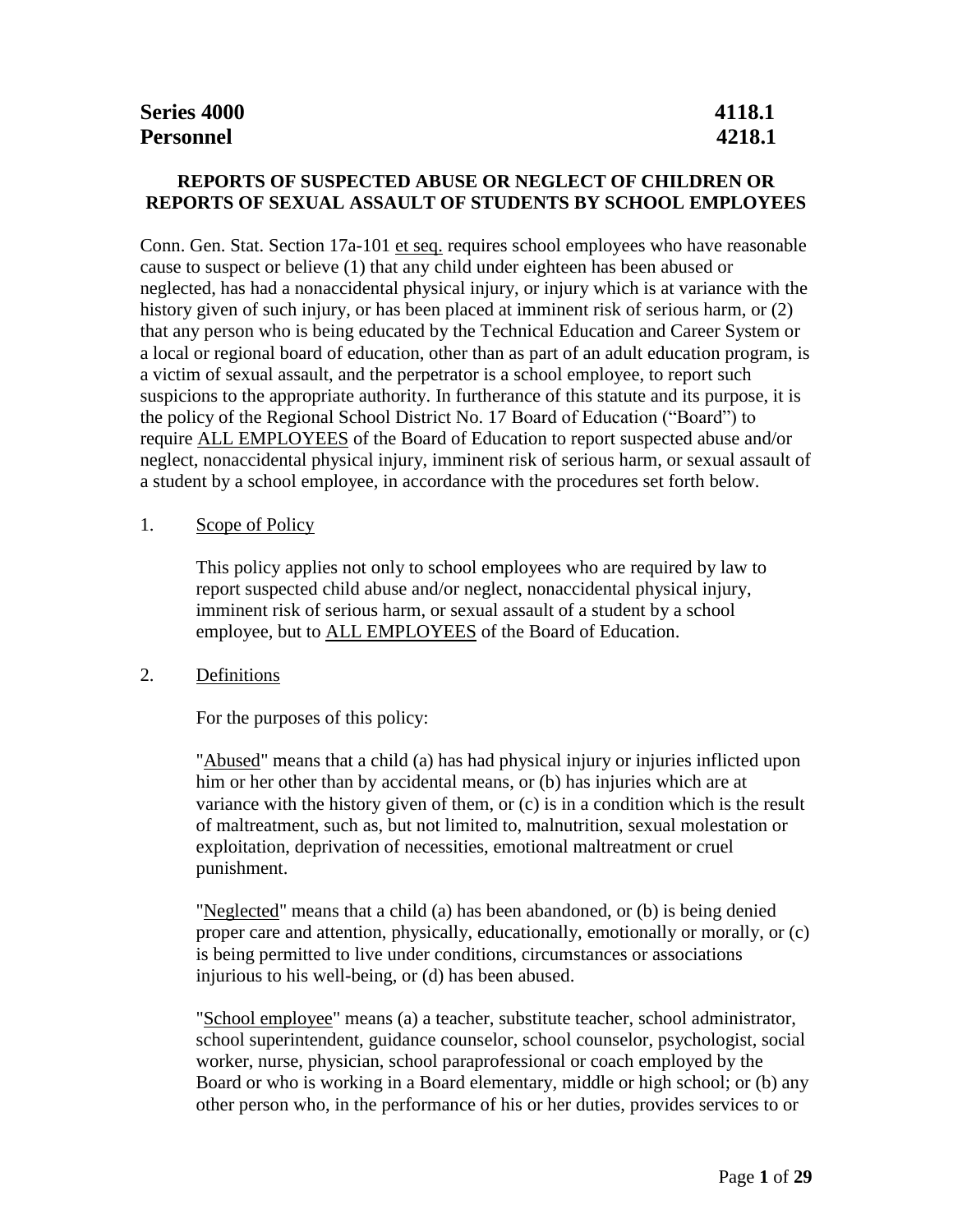on behalf of students enrolled in the Regional School District 17 Schools ("District"), pursuant to a contract with the Board.

"Sexual assault" means, for the purposes of the mandatory reporting laws and this policy, a violation of Sections 53a-70, 53a-70a, 53a-71, 53a-72a, 53a-72b or 53a-73a of the Connecticut General Statutes. Please see Appendix A of this policy for the relevant statutory definitions of sexual assault laws and related terms covered by the mandatory reporting laws and this policy.

"Statutorily mandated reporter" means an individual required by Conn. Gen. Stat. Section 17a-101 et seq. to report suspected abuse and/or neglect of children or the sexual assault of a student by a school employee. The term "statutorily mandated reporter" includes all school employees, as defined above, any person who is a licensed behavior analyst, and any person who holds or is issued a coaching permit by the State Board of Education, is a coach of intramural or interscholastic athletics, and is eighteen years of age or older.

### 3. What Must Be Reported

- a) A report must be made when any employee of the Board of Education in the ordinary course of such person's employment or profession has reasonable cause to suspect or believe that any child under the age of eighteen years:
	- i) has been abused or neglected;
	- ii) has had nonaccidental physical injury, or injury which is at variance with the history given for such injury, inflicted upon him/her;
	- iii) is placed at imminent risk of serious harm; or
- b) A report must be made when any employee of the Board of Education in the ordinary course of such person's employment or profession has reasonable cause to suspect or believe that any person, regardless of age, who is being educated by the Technical Education and Career System or a local or regional board of education, other than as part of an adult education program, is a victim of the following sexual assault crimes, and the perpetrator is a school employee:
	- i) sexual assault in the first degree;
	- ii) aggravated sexual assault in the first degree;
	- iii) sexual assault in the second degree;
	- iv) sexual assault in the third degree;
	- v) sexual assault in the third degree with a firearm; or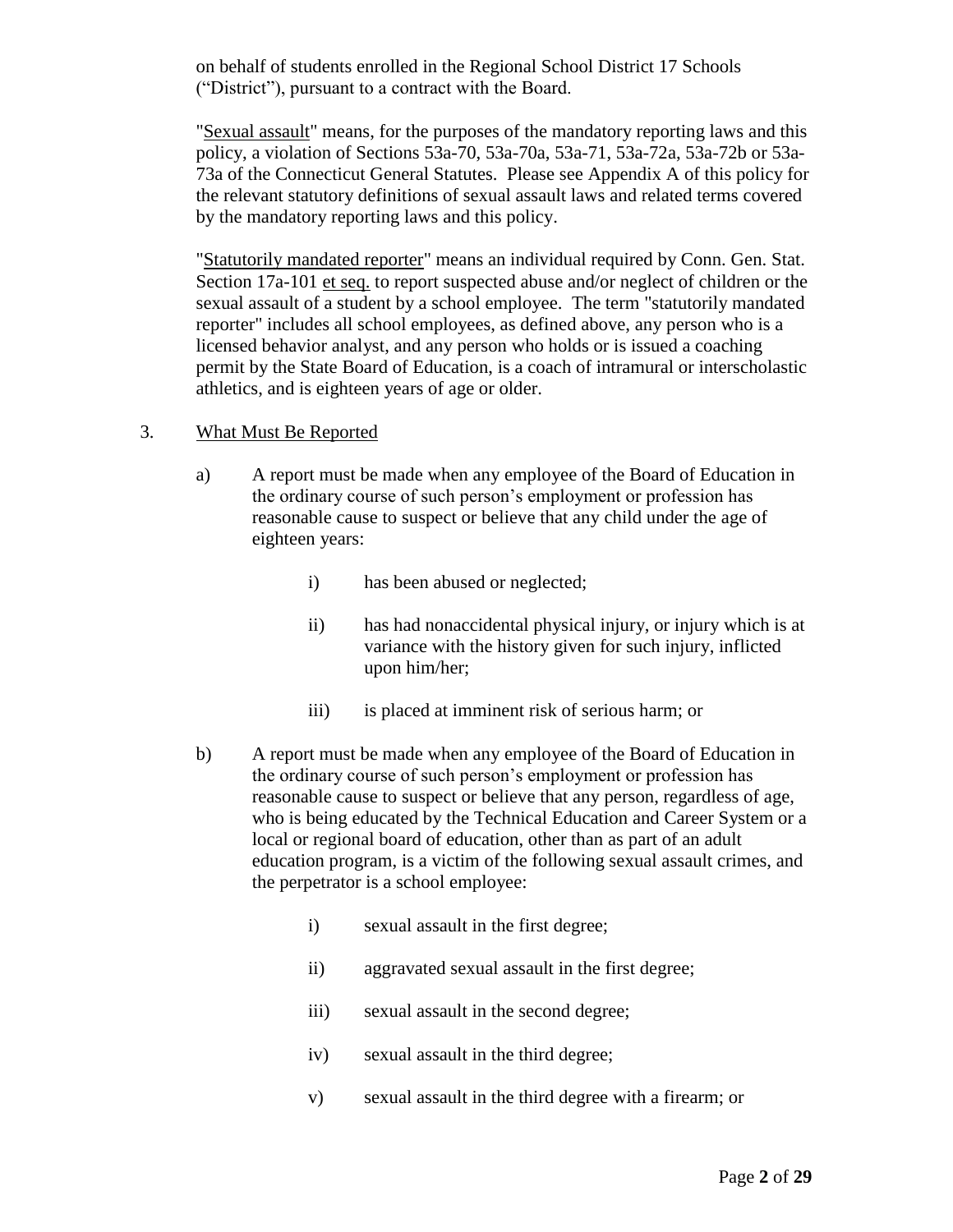vi) sexual assault in the fourth degree.

Please see Appendix A of this policy for the relevant statutory definitions of sexual assault laws and related terms covered by the mandatory reporting laws and this policy.

c) The suspicion or belief of a Board employee may be based on factors including, but not limited to, observations, allegations, facts or statements by a child or victim, as described above, or a third party. Such suspicion or belief does not require certainty or probable cause.

### 4. Reporting Procedures for Statutorily Mandated Reporters

The following procedures apply only to statutorily mandated reporters, as defined above.

- a) When an employee of the Board of Education who is a statutorily mandated reporter and who, in the ordinary course of the person's employment, has reasonable cause to suspect or believe that a child has been abused or neglected or placed at imminent risk of serious harm, or a student is a victim of sexual assault by a school employee, as described in Paragraph 3, above, the following steps shall be taken.
	- (1) The employee shall make an oral or electronic report as soon as practicable, but not later than twelve (12) hours after having reasonable cause to suspect or believe that a child has been abused or neglected or placed at imminent risk of serious harm, or a student is a victim of sexual assault by a school employee.
		- (a) An oral report shall be made by telephone or in person to the Commissioner of the Department of Children and Families ("DCF") or the local law enforcement agency. DCF has established a 24 hour Child Abuse and Neglect Careline at 1- 800-842-2288 for the purpose of making such oral reports.
		- (b) An electronic report shall be made in the manner prescribed by the Commissioner of DCF. An employee making an electronic report shall respond to further inquiries from the Commissioner of DCF or designee made within twenty-four (24) hours. Such employee shall inform the Superintendent or his/her designee as soon as possible as to the nature of the further communication with the Commissioner or designee.
	- (2) The employee shall also make an oral report as soon as practicable to the Building Principal or his/her designee, and/or the Superintendent or his/her designee. If the Building Principal is the alleged perpetrator of the abuse/neglect or sexual assault of a student, then the employee shall notify the Superintendent or his/her designee directly.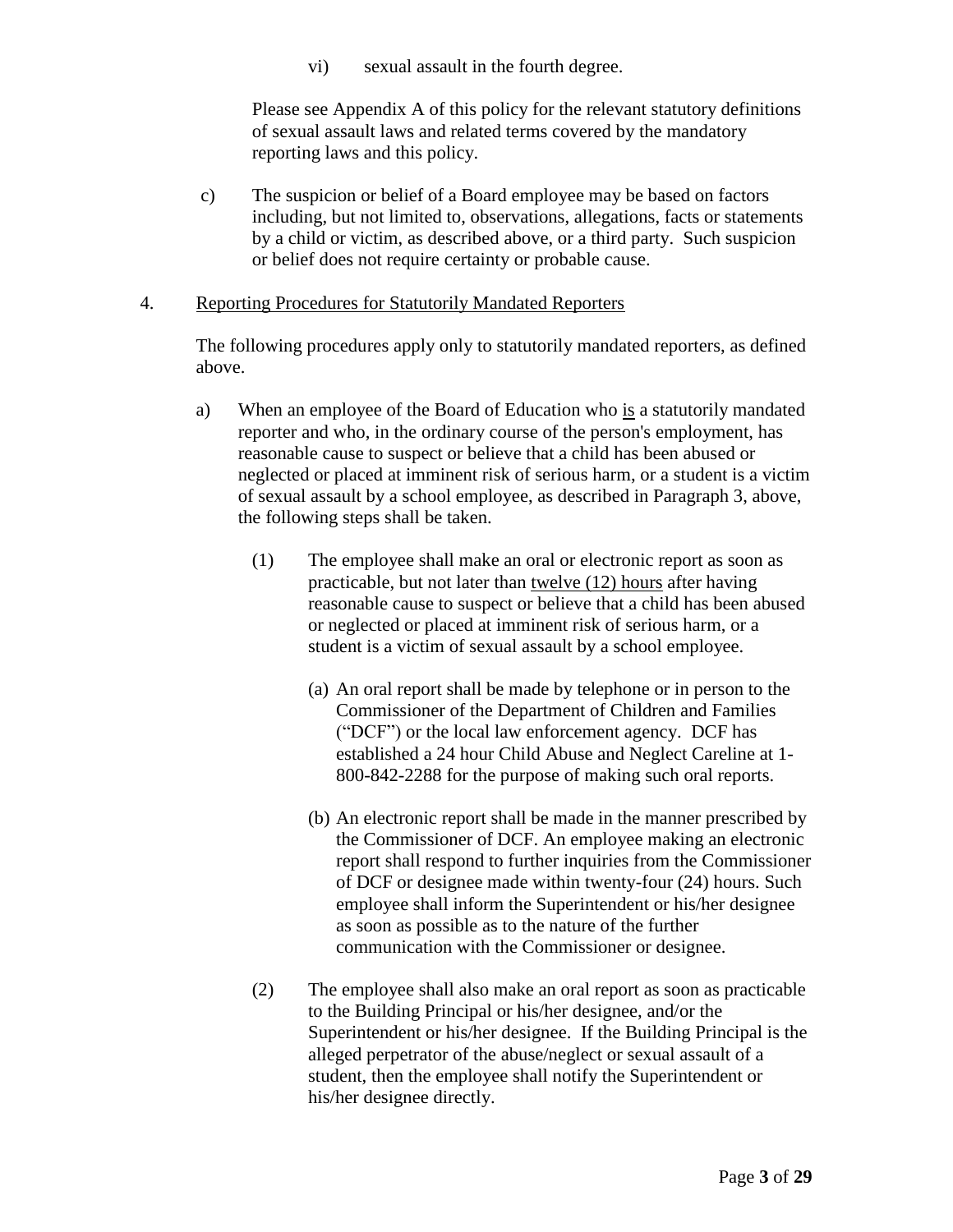- (3) In cases involving suspected or believed abuse, neglect, or sexual assault of a student by a school employee, the Superintendent or his/her designee shall immediately notify the child's parent or guardian that such a report has been made.
- (4) Not later than forty-eight (48) hours after making an oral report, the employee shall submit a written or electronic report to the Commissioner of DCF or the Commissioner's designee containing all of the required information. The written or electronic report should be submitted in the manner prescribed by the Commissioner of DCF. When such report is submitted electronically, the employee shall respond to further inquiries from the Commissioner of DCF or designee made within twenty-four (24) hours. Such employee shall inform the Superintendent or his/her designee as soon as possible as to the nature of the further communication with the Commissioner or designee.
- (5) The employee shall immediately submit a copy of the written or electronic report to the Building Principal or his/her designee and to the Superintendent or the Superintendent's designee.
- (6) If the report concerns suspected abuse, neglect, or sexual assault of a student by a school employee holding a certificate, authorization or permit issued by the State Department of Education, the Commissioner of DCF (or his/her designee) shall submit a copy of the written or electronic report to the Commissioner of Education (or his/her designee).

# 5. Reporting Procedures for Employees Other Than Statutorily Mandated Reporters

The following procedures apply only to employees who are not statutorily mandated reporters, as defined above.

- a) When an employee who is not a statutorily mandated reporter and who, in the ordinary course of the person's employment or profession, has reasonable cause to suspect or believe that a child has been abused or neglected or placed at imminent risk of serious harm, or a student is a victim of sexual assault by a school employee, as described in Paragraph 3, above, the following steps shall be taken.
	- (1) The employee shall make an oral report as soon as practicable, but not later than twelve (12) hours after the employee has reasonable cause to suspect or believe that a child has been abused or neglected or placed at imminent risk of serious harm or a student is a victim of sexual assault by a school employee. Such oral report shall be made by telephone or in person to the Superintendent of Schools or his/her designee, to be followed by an immediate written report to the Superintendent or his/her designee.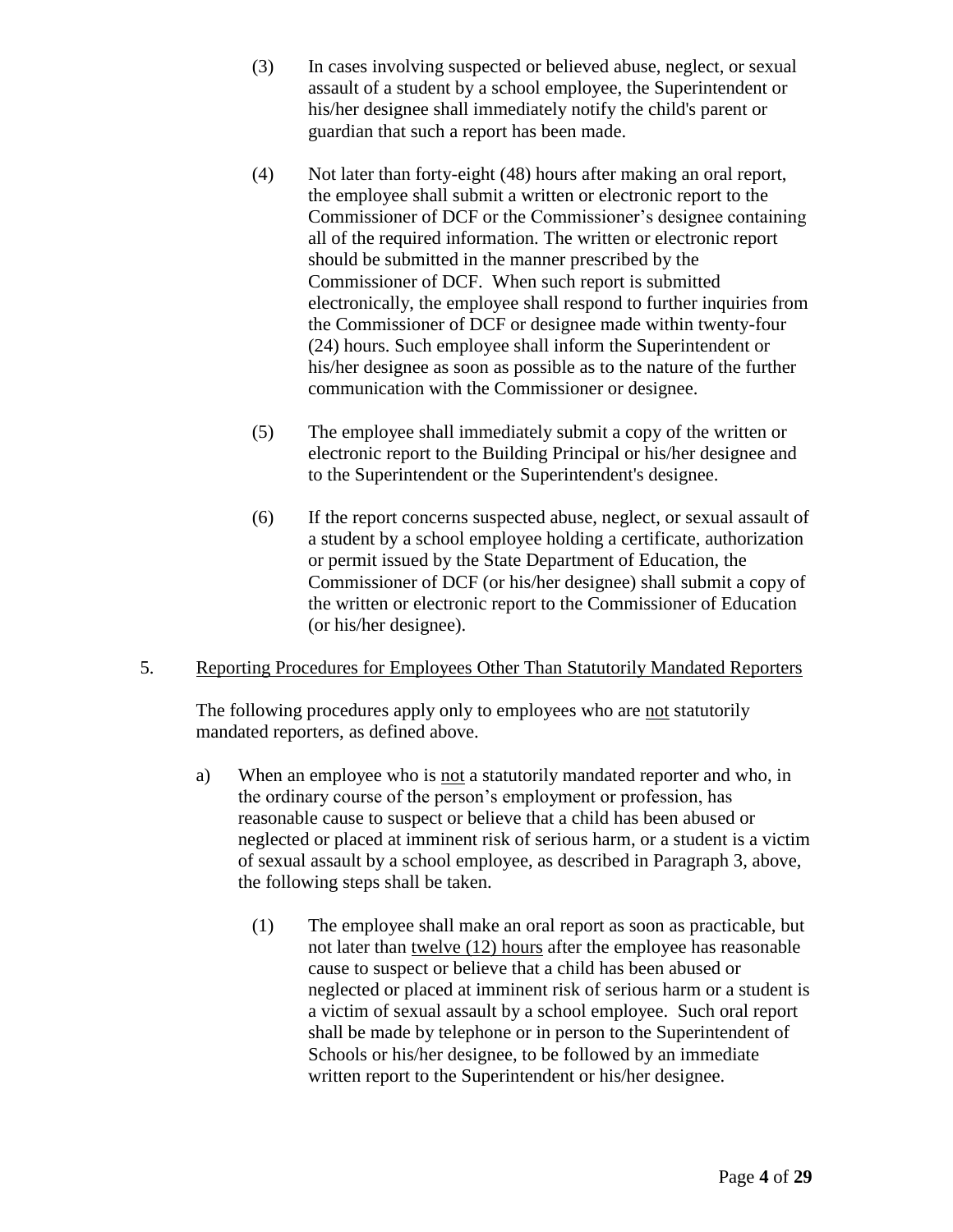(2) If the Superintendent or his/her designee determines that there is reasonable cause to suspect or believe that a child has been abused or neglected or placed at imminent risk of serious harm or a student is a victim of sexual assault by a school employee, he/she shall cause reports to be made in accordance with the procedures set forth for statutorily mandated reporters.

b) Nothing in this policy shall be construed to preclude an employee reporting suspected child abuse, neglect or sexual assault by a school employee from reporting the same directly to the Commissioner of DCF.

### 6. Contents of Reports

Any report made pursuant to this policy shall contain the following information, if known:

- a) The names and addresses of the child\* and his/her parents or other person responsible for his/her care;
- b) the age of the child;
- c) the gender of the child;
- d) the nature and extent of the child's injury or injuries, maltreatment or neglect;
- e) the approximate date and time the injury or injuries, maltreatment or neglect occurred;
- f) information concerning any previous injury or injuries to, or maltreatment or neglect of the child or his/her siblings;
- g) the circumstances in which the injury or injuries, maltreatment or neglect came to be known to the reporter;
- h) the name of the person or persons suspected to be responsible for causing such injury or injuries, maltreatment or neglect;
- i) the reasons such person or persons are suspected of causing such injury or injuries, maltreatment or neglect;
- j) any information concerning any prior cases in which such person or persons have been suspected of causing an injury, maltreatment or neglect of a child; and
- k) whatever action, if any, was taken to treat, provide shelter or otherwise assist the child.

\*For purposes of this Paragraph, the term "child" includes any victim of sexual assault by a school employee, as described in Paragraph 3, above.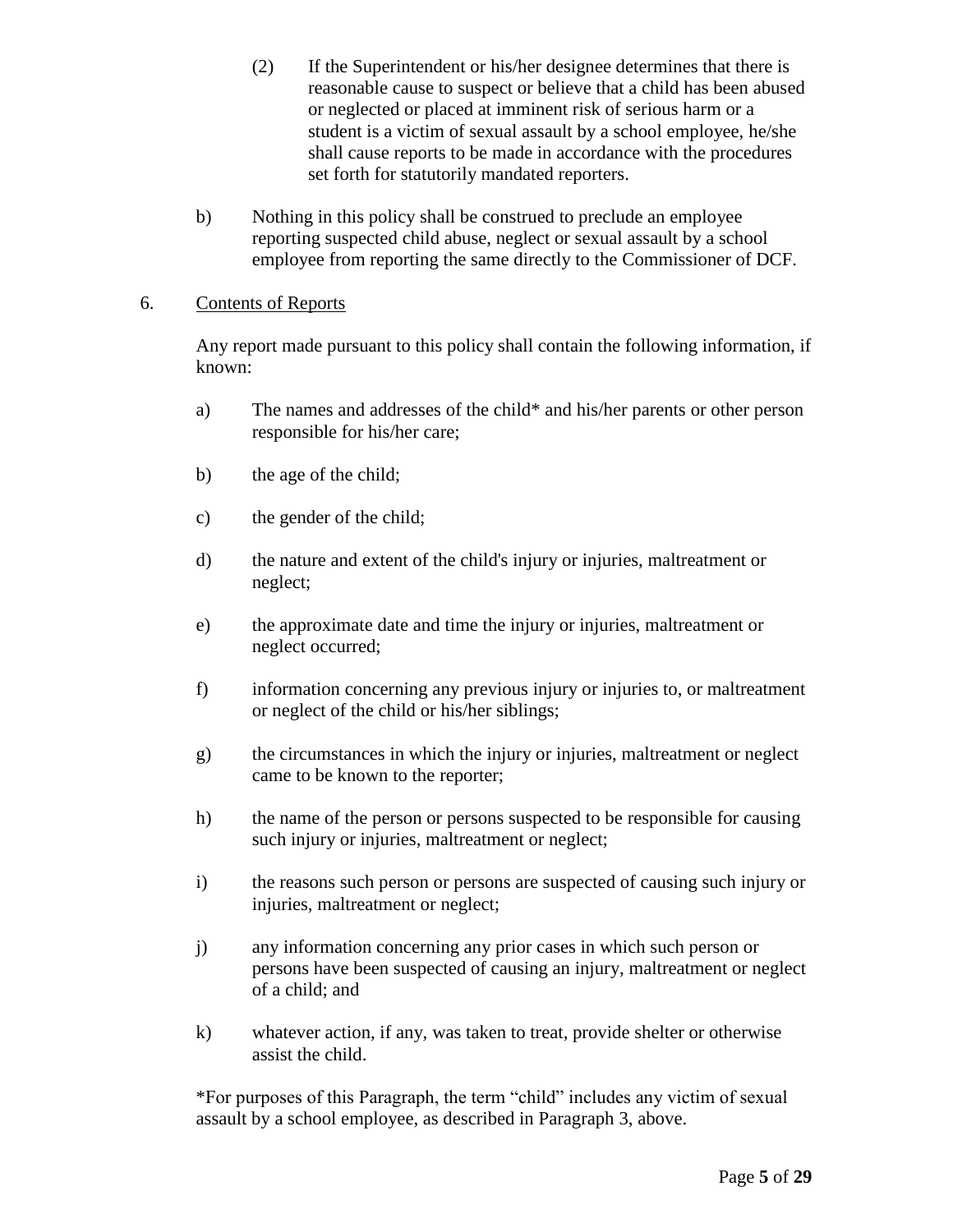### 7. Investigation of the Report

- a) The Superintendent or his/her designee shall thoroughly investigate reports of suspected abuse, neglect or sexual assault if/when such report involves an employee of the Board of Education or other individual under the control of the Board, provided the procedures in subparagraph (b), below are followed. In all other cases, DCF shall be responsible for conducting the investigation with the cooperation and collaboration of the Board, as appropriate.
- b) Recognizing that DCF is the lead agency for the investigation of child abuse and neglect reports and reports of a student's sexual assault by school employees, the Superintendent's investigation shall permit and give priority to any investigation conducted by the Commissioner of DCF or the appropriate local law enforcement agency. The Superintendent shall conduct the District's investigation and take any disciplinary action, consistent with state law, upon notice from the Commissioner of DCF or the appropriate local law enforcement agency that the District's investigation will not interfere with the investigation of the Commissioner of DCF or the local law enforcement agency.
- c) The Superintendent shall coordinate investigatory activities in order to minimize the number of interviews of any child or student victim of sexual assault and share information with other persons authorized to conduct an investigation of child abuse or neglect, as appropriate.
- d) Any person reporting child abuse or neglect or the sexual assault of a student by a school employee, or having any information relevant to alleged abuse or neglect or of the sexual assault of a student by a school employee, shall provide the Superintendent with all information related to the investigation that is in the possession or control of such person, except as expressly prohibited by state or federal law.
- e) When the school district is conducting an investigation involving suspected abuse or neglect or sexual assault of a student by an employee of the Board or other individual under the control of the Board, the Superintendent's investigation shall include an opportunity for the individual suspected of abuse, neglect or sexual assault to be heard with respect to the allegations contained within the report. During the course of such investigation, the Superintendent may suspend a Board employee with pay or may place the employee on administrative leave with pay, pending the outcome of the investigation. If the individual is one who provides services to or on behalf of students enrolled in the District, pursuant to a contract with the Board of Education, the Superintendent may suspend the provision of such services, and direct the individual to refrain from any contact with students enrolled in the District, pending the outcome of the investigation.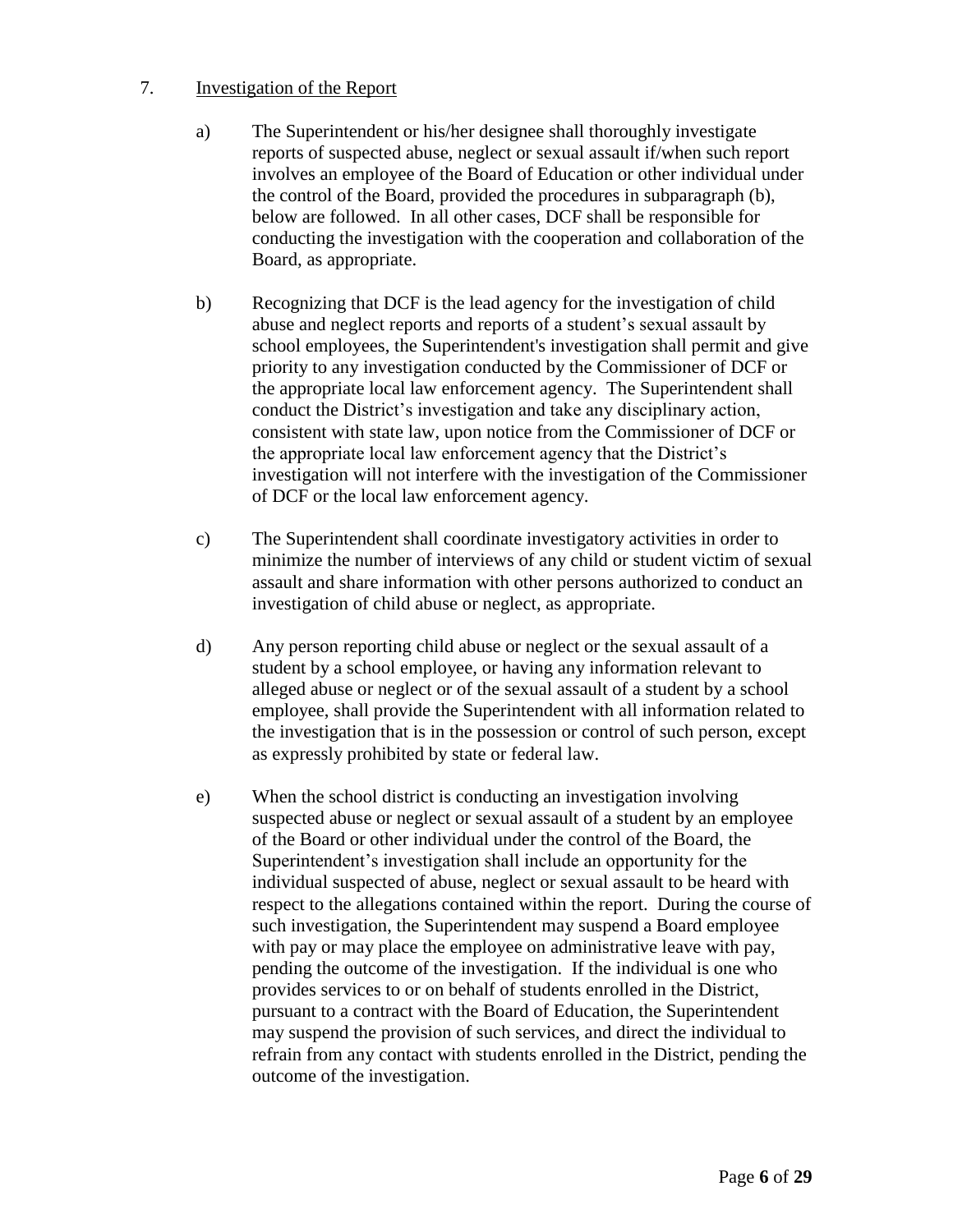### 8. Evidence of Abuse, Neglect or Sexual Assault by a School Employee

- a) If, upon completion of the investigation by the Commissioner of DCF ("Commissioner"), the Superintendent has received a report from the Commissioner that he or she has reasonable cause to believe that (1) a child has been abused or neglected by a school employee, as defined above, and the Commissioner has recommended that such employee be placed on the DCF Child Abuse and Neglect Registry, or (2) a student is a victim of sexual assault by a school employee, the Superintendent shall request (and the law provides) that DCF notify the Superintendent not later than five (5) working days after such finding, and provide the Superintendent with records, whether or not created by DCF, concerning such investigation. The Superintendent shall suspend such school employee. Such suspension shall be with pay and shall not result in the diminution or termination of benefits to such employee.
- b) Not later than seventy-two (72) hours after such suspension, the Superintendent shall notify the Board of Education and the Commissioner of Education, or the Commissioner of Education's representative, of the reasons for and the conditions of the suspension. The Superintendent shall disclose such records to the Commissioner of Education and the Board of Education or its attorney for purposes of review of employment status or the status of such employee's certificate, permit or authorization, if any.
- c) The suspension of a school employee employed in a position requiring a certificate shall remain in effect until the Superintendent and/or Board of Education acts pursuant to the provisions of Conn. Gen. Stat. §10-151. If the contract of employment of such certified school employee is terminated, or such certified school employee resigns such employment, the Superintendent shall notify the Commissioner of Education, or the Commissioner of Education's representative, within seventy-two (72) hours after such termination or resignation.
- d) The suspension of a school employee employed in a position requiring an authorization or permit shall remain in effect until the Superintendent and/or Board of Education acts pursuant to any applicable termination provisions. If the contract of employment of a school employee holding an authorization or permit from the State Department of Education is terminated, or such school employee resigns such employment, the Superintendent shall notify the Commissioner of Education, or the Commissioner of Education's representative, within seventy-two (72) hours after such termination or resignation.
- e) Regardless of the outcome of any investigation by the Commissioner of DCF and/or the police, the Superintendent and/or the Board, as appropriate, may take disciplinary action, up to and including termination of employment, in accordance with the provisions of any applicable statute, if the Superintendent's investigation produces evidence that a child has been abused or neglected by a school employee or that a student has been a victim of sexual assault by a school employee.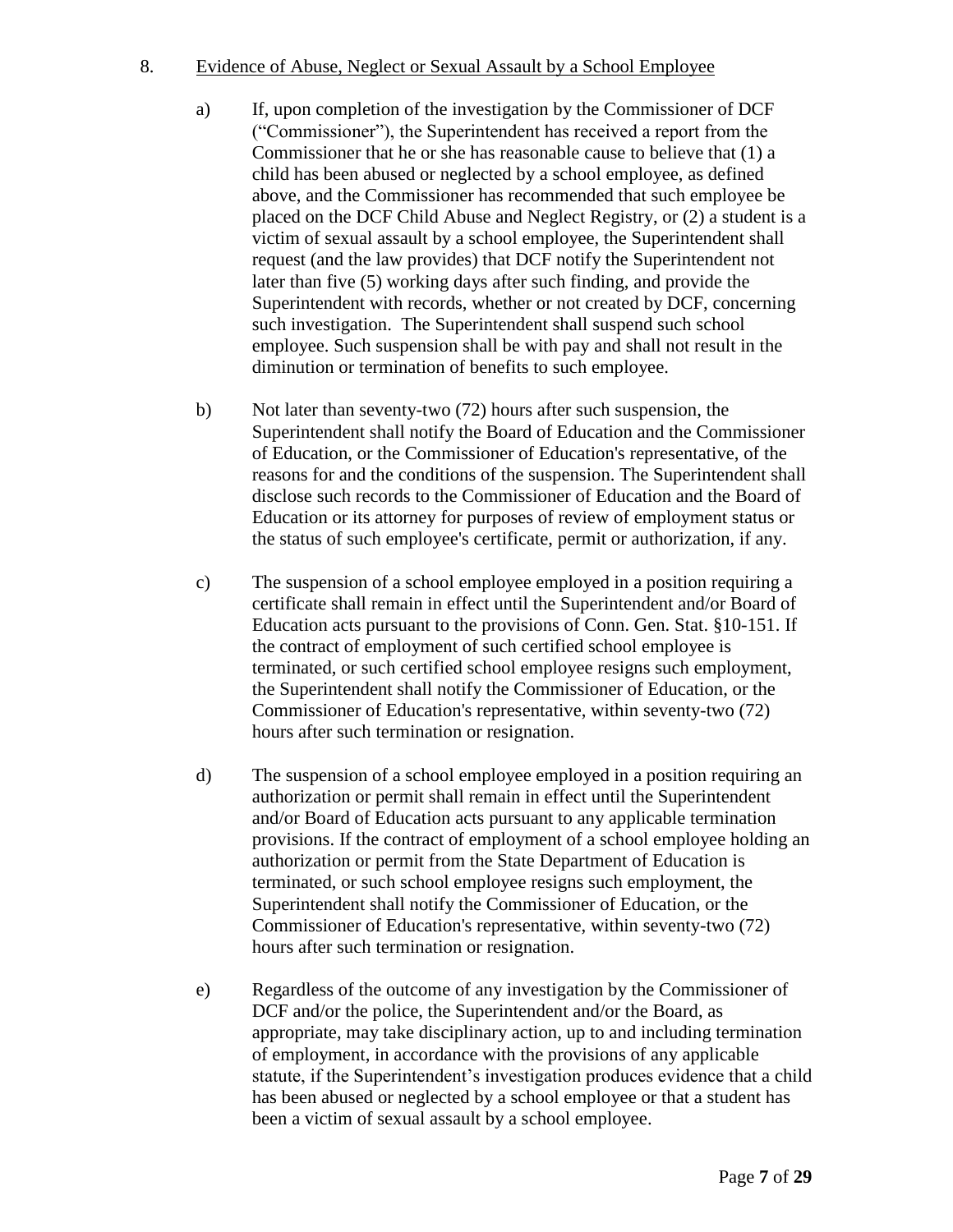f) The District shall not employ a person whose employment contract is terminated or who resigned from employment following a suspension pursuant to Paragraph 8(a) of this policy and Conn. Gen. Stat. § 17a-101i, if such person is convicted of a crime involving an act of child abuse or neglect or an act of sexual assault of a student, as described in Paragraph 2 of this policy.

### 9. Evidence of Abuse, Neglect or Sexual Assault by an Independent Contractor of the Board of Education

If the investigation by the Superintendent and/or the Commissioner of DCF produces evidence that a child has been abused or neglected, or a student has been sexually assaulted, by any individual who provides services to or on behalf of students enrolled in the District, pursuant to a contract with the Board, the Superintendent shall permanently suspend the provision of such services, and direct the individual to refrain from any contact with students enrolled in the District.

### 10. Delegation of Authority by Superintendent

The Superintendent may appoint a designee for the purposes of receiving and making reports, notifying and receiving notification, or investigating reports pursuant to this policy.

### 11. Confidential Rapid Response Team

The Superintendent shall establish a confidential rapid response team to coordinate with DCF to (1) ensure prompt reporting of suspected abuse or neglect or sexual assault of a student by a school employee, as described in Paragraph 2, above, and (2) provide immediate access to information and individuals relevant to the department's investigation. The confidential rapid response team shall consist of a teacher and the Superintendent, a local police officer and any other person the Board of Education, acting through its Superintendent, deems appropriate.

# 12. Disciplinary Action for Failure to Follow Policy

Except as provided in Section 14 below, any employee who fails to comply with the requirements of this policy shall be subject to discipline, up to and including termination of employment.

13. The District shall not hire any person whose employment contract was previously terminated by a board of education or who resigned from such employment, if such person has been convicted of a violation of Section 17a-101a of the Connecticut General Statutes, as amended, relating to mandatory reporting, when an allegation of abuse or neglect or sexual assault has been substantiated.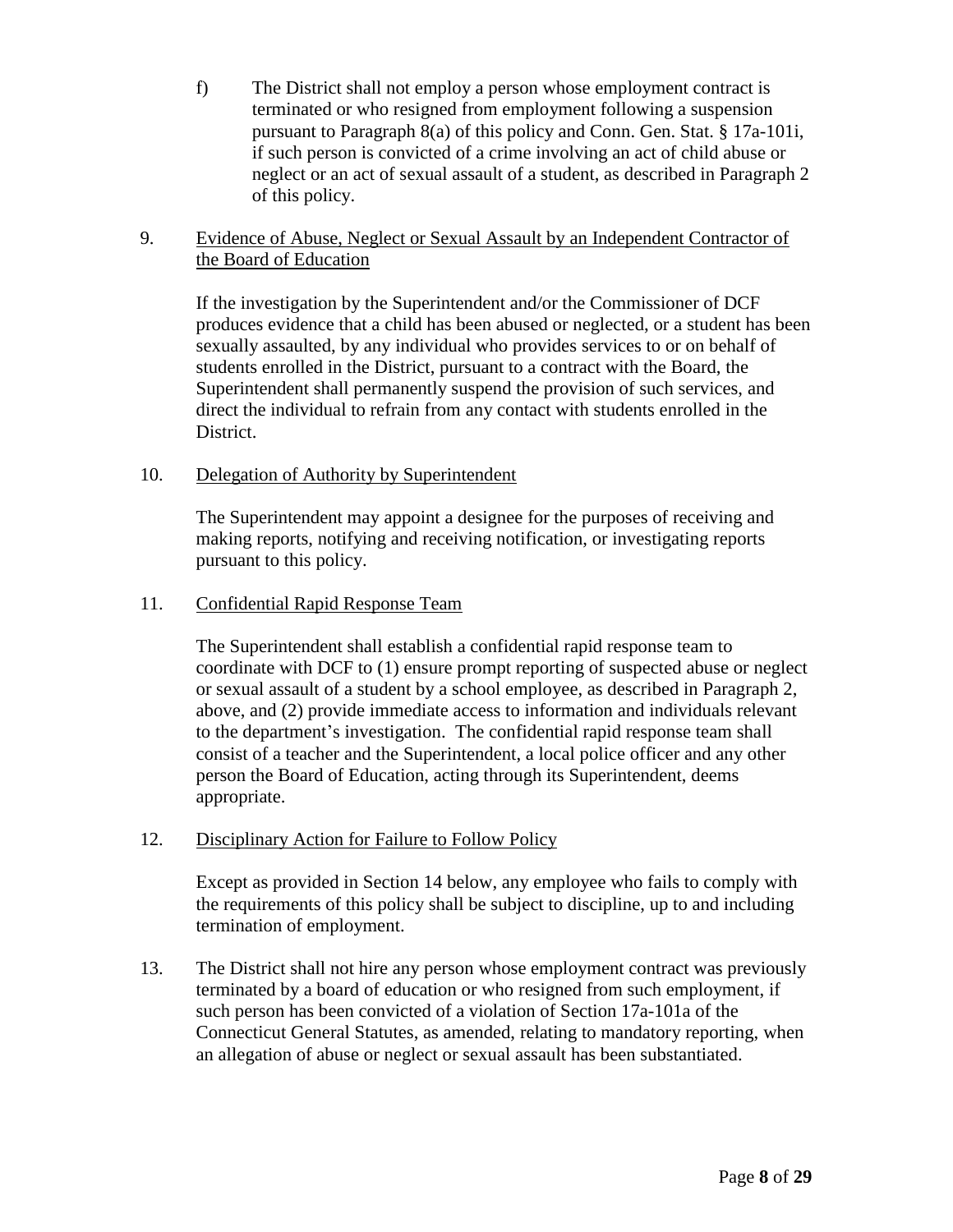### 14. Non-Discrimination Policy/Prohibition Against Retaliation

The Board of Education expressly prohibits retaliation against individuals reporting child abuse or neglect or the sexual assault of a student by a school employee and shall not discharge or in any manner discriminate or retaliate against any employee who, in good faith, makes a report pursuant to this policy, or testifies or is about to testify in any proceeding involving abuse or neglect or sexual assault by a school employee. The Board of Education also prohibits any employee from hindering or preventing or attempting to hinder or prevent any employee from making a report pursuant to this policy or state law concerning suspected child abuse or neglect or the sexual assault of a student by a school employee or testifying in any proceeding involving child abuse or neglect or the sexual assault of a student by a school employee.

### 15. Distribution of Policy and Posting of Careline Information

This policy shall be distributed annually to all school employees employed by the Board. The Board shall document that all such school employees have received this written policy and completed the training and refresher training programs required by in Section 16, below. The Board shall post the Internet web site address and telephone number for the DCF Child Abuse and Neglect Careline in a conspicuous location frequented by students in each school under the jurisdiction of the Board.

- 16. Training
	- a) All new school employees, as defined above, shall be required to complete an educational training program for the accurate and prompt identification and reporting of child abuse and neglect. Such training program shall be developed and approved by the Commissioner of DCF.
	- b) All school employees, as defined above, shall take a refresher training course developed and approved by the Commissioner of DCF at least once every three years.
	- c) The principal for each school shall annually certify to the Superintendent that each school employee, as defined above, working at such school, is in compliance with the training provisions in this policy and as required by state law. The Superintendent shall certify such compliance to the State Board of Education.
- 17. Records
	- a) The Board shall maintain in a central location all records of allegations, investigations, and reports that a child has been abused or neglected by a school employee employed by the Board or that a student has been a victim of sexual assault by a school employee employed by the Board, as defined above, and conducted in accordance with this policy. Such records shall include any reports made to DCF. The State Department of Education shall have access to such records upon request.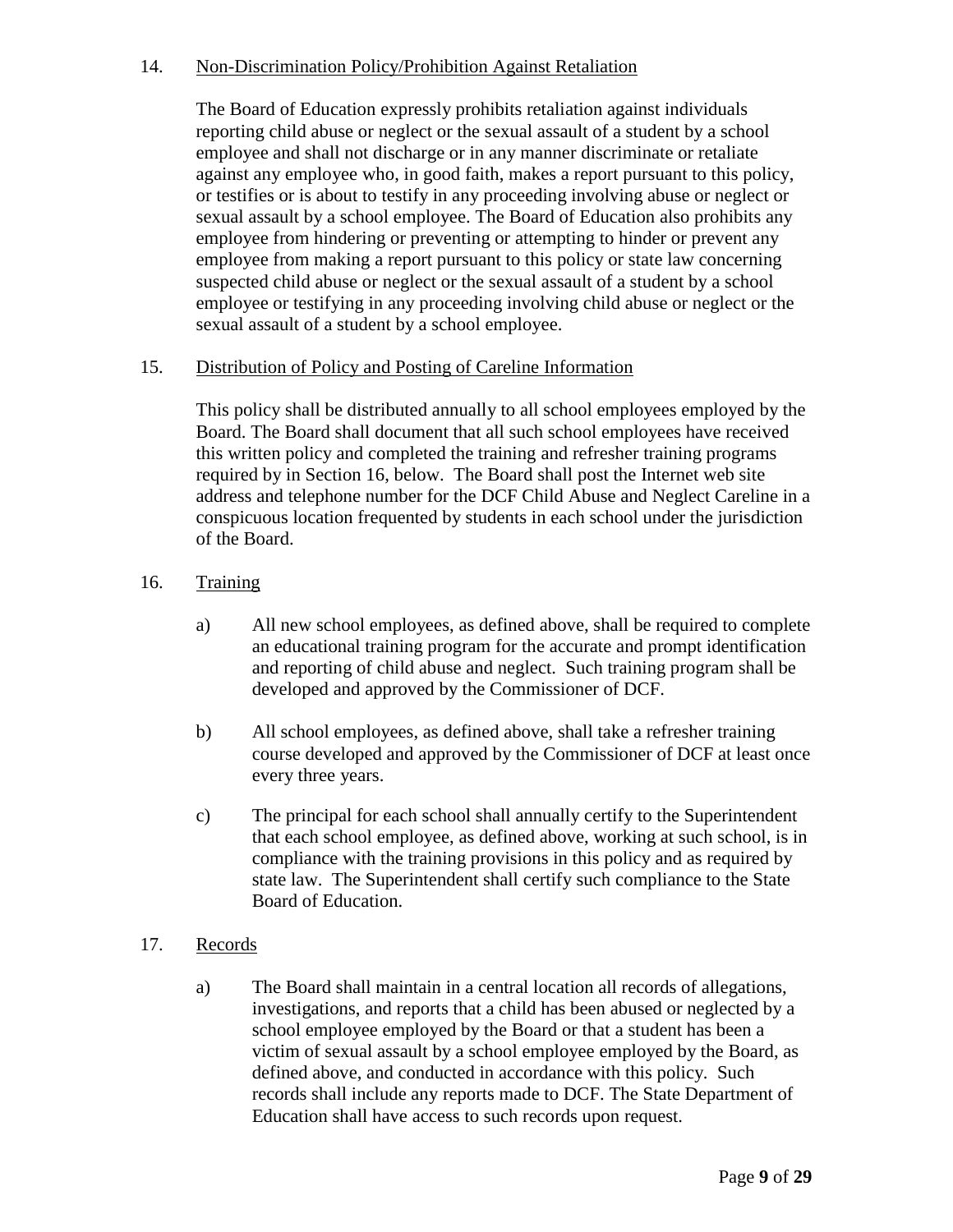b) Notwithstanding the provisions of Conn. Gen. Stat. §10-151c, the Board shall provide the Commissioner of DCF, upon request and for the purposes of an investigation by the Commissioner of DCF of suspected child abuse or neglect by a teacher employed by the Board, any records maintained or kept on file by the Board. Such records shall include, but not be limited to, supervisory records, reports of competence, personal character and efficiency maintained in such teacher's personnel file with reference to evaluation of performance as a professional employee of the Board, and records of the personal misconduct of such teacher. For purposes of this section, "teacher" includes each certified professional employee below the rank of superintendent employed by the Board in a position requiring a certificate issued by the State Board of Education.

### 18. Child Sexual Abuse and/or Sexual Assault Response Policy and Reporting Procedure

The Board has adopted a uniform child sexual abuse and/or sexual assault response policy and reporting procedure in connection with the implementation of its sexual assault and abuse prevention and awareness program, as outlined in Board Policy 5141.4, **Child Sexual Abuse and Assault Policy and Reporting Procedure.** Upon receipt of any report of child sexual abuse and/or sexual assault from any source, a school employee shall report such suspicion to the Safe School Climate Coordinator in addition to complying with his/her obligations under this Policy and the law regarding mandatory reporting of abuse, neglect and sexual assault.

Legal References:

Connecticut General Statutes:

| Section 10-151  | Employment of teachers. Definitions. Tenure.<br>Notice and hearing on failure to renew or<br>termination of contract. Appeal.                            |
|-----------------|----------------------------------------------------------------------------------------------------------------------------------------------------------|
| Section 10-221s | Posting of Careline telephone number in schools.<br>Investigations of child abuse and neglect.<br>Disciplinary action.                                   |
|                 | Section 17a-101 et seq. Protection of children from abuse. Mandated<br>reporters. Educational and training programs.<br>Model mandated reporting policy. |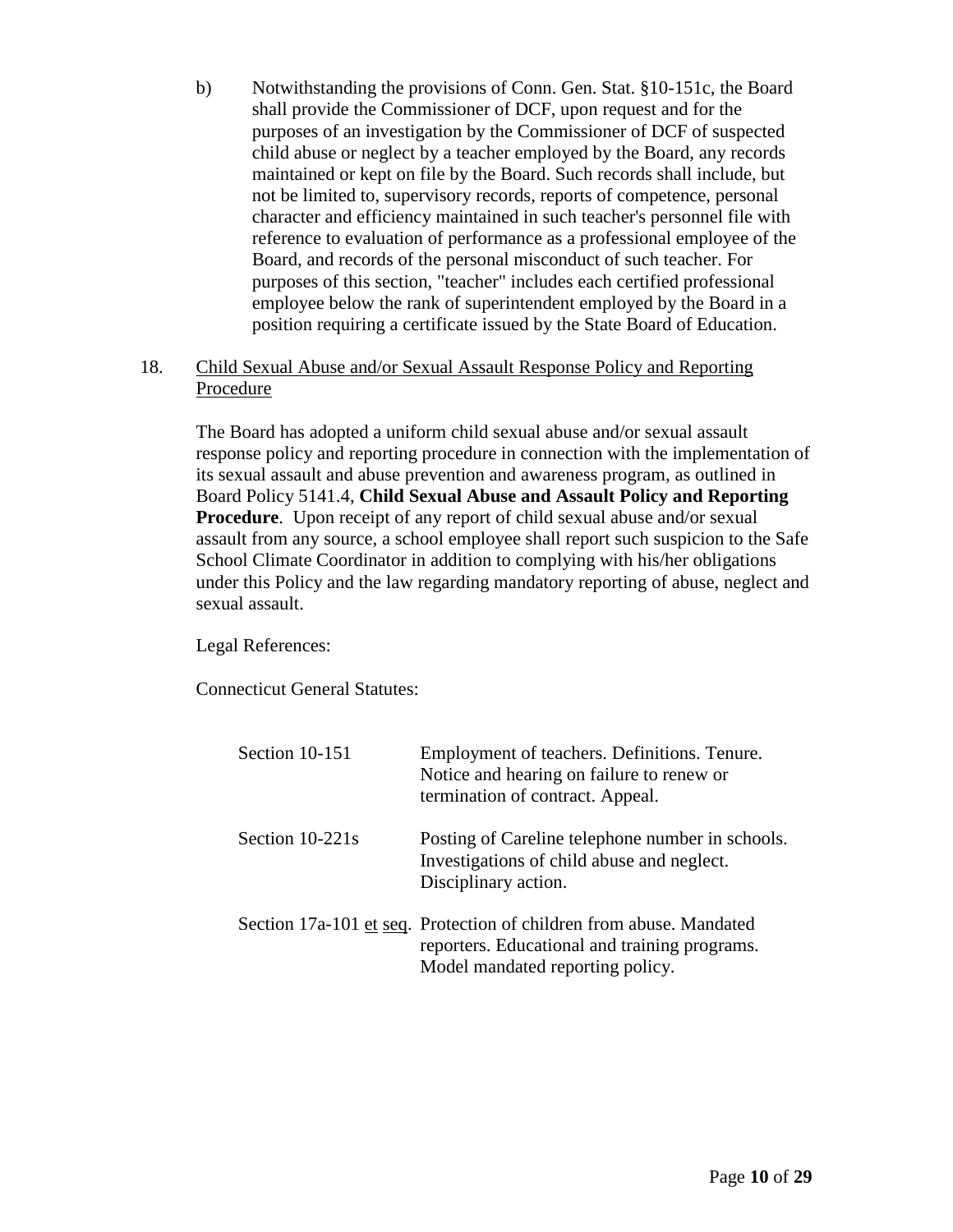| Section $17a-101q$ | <b>Statewide Sexual Abuse and Assault Awareness and</b><br>Prevention Program. |
|--------------------|--------------------------------------------------------------------------------|
| Section 17a-103    | Reports by others. False reports. Notifications to<br>law enforcement agency.  |
| Section 46b-120    | Definitions.                                                                   |
| Section 53a-65     | Definitions.                                                                   |

APPROVED: December 7, 2021 REVISED: December 21, 2021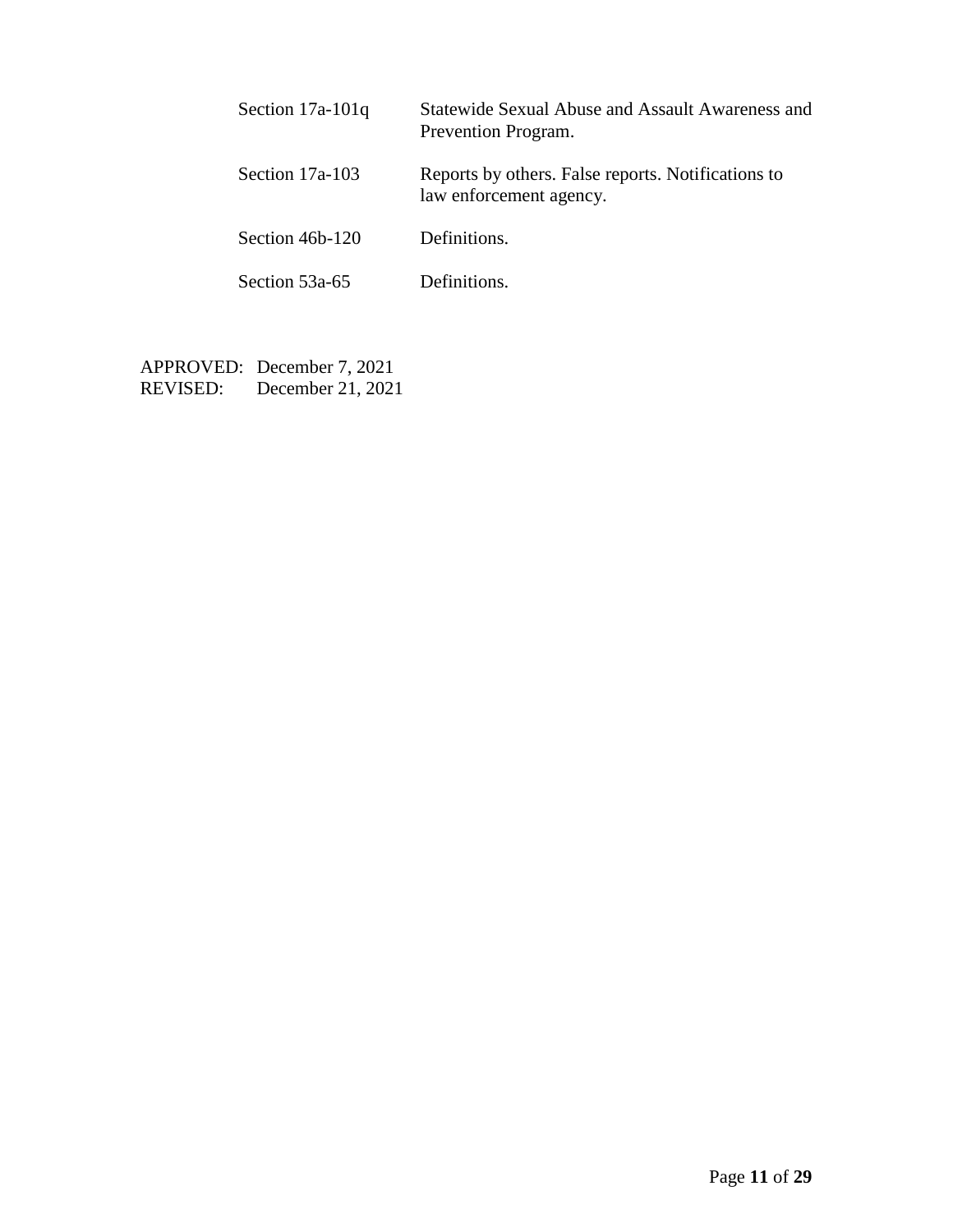### **Appendix A**

# **RELEVANT EXCERPTS OF STATUTORY DEFINITIONS OF SEXUAL ASSAULT AND RELATED TERMS COVERED BY MANDATATORY REPORTING LAWS AND THIS POLICY**

An employee of the Board of Education must make a report in accordance with this policy when the employee of the Board of Education in the ordinary course of such person's employment or profession has reasonable cause to suspect or believe that any person, regardless of age, who is being educated by the Technical Education and Career System or a local or regional board of education, other than as part of an adult education program, is a victim of the following sexual assault crimes, and the perpetrator is a school employee. The following are relevant excerpts of the sexual assault laws and related terms covered by mandatory reporting laws and this policy.

### **Intimate Parts (Conn. Gen. Stat. § 53a-65)**

"Intimate parts" means the genital area or any substance emitted therefrom, groin, anus or any substance emitted therefrom, inner thighs, buttocks or breasts.

### **Sexual Intercourse (Conn. Gen. Stat. § 53a-65)**

"Sexual intercourse" means vaginal intercourse, anal intercourse, fellatio or cunnilingus between persons regardless of sex. Penetration, however slight, is sufficient to complete vaginal intercourse, anal intercourse or fellatio and does not require emission of semen. Penetration may be committed by an object manipulated by the actor into the genital or anal opening of the victim's body.

### **Sexual Contact (Conn. Gen. Stat. § 53a-65)**

"Sexual contact" means any contact with the intimate parts of a person for the purpose of sexual gratification of the actor or for the purpose of degrading or humiliating such person or any contact of the intimate parts of the actor with a person for the purpose of sexual gratification of the actor or for the purpose of degrading or humiliating such person.

#### **Sexual Assault in the First Degree (Conn. Gen. Stat. § 53a-70)**

A person is guilty of sexual assault in the first degree when such person (1) compels another person to engage in sexual intercourse by the use of force against such other person or a third person, or by the threat of use of force against such other person or against a third person which reasonably causes such person to fear physical injury to such person or a third person, or (2) engages in sexual intercourse with another person and such other person is under thirteen years of age and the actor is more than two years older than such person, or (3) commits sexual assault in the second degree as provided in section 53a-71 and in the commission of such offense is aided by two or more other persons actually present, or (4) engages in sexual intercourse with another person and such other person is mentally incapacitated to the extent that such other person is unable to consent to such sexual intercourse.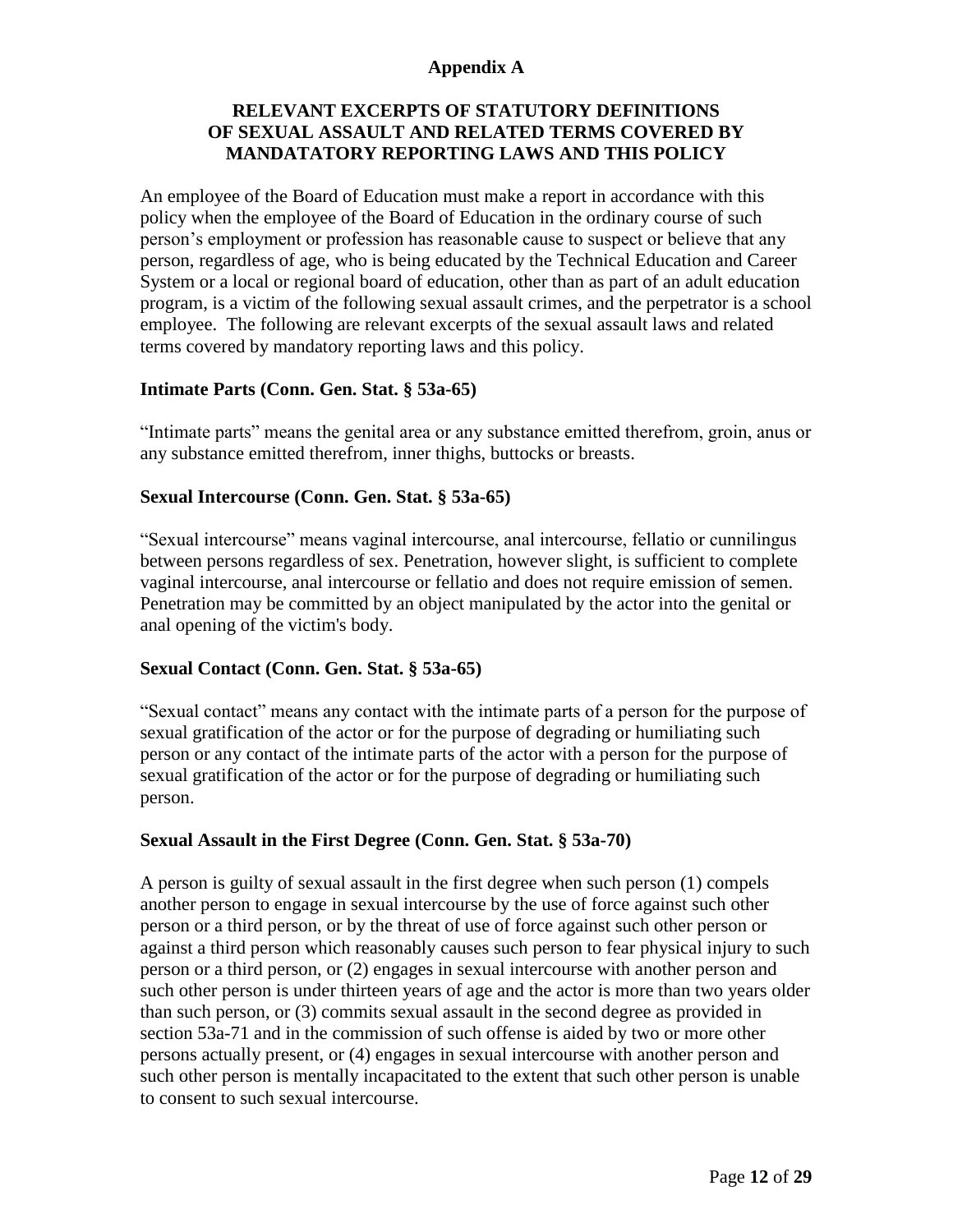# **Aggravated Sexual Assault in the First Degree (Conn. Gen. Stat. § 53a-70a)**

A person is guilty of aggravated sexual assault in the first degree when such person commits sexual assault in the first degree as provided in section 53a-70 and in the commission of such offense (1) such person uses or is armed with and threatens the use of or displays or represents by such person's words or conduct that such person possesses a deadly weapon, (2) with intent to disfigure the victim seriously and permanently, or to destroy, amputate or disable permanently a member or organ of the victim's body, such person causes such injury to such victim, (3) under circumstances evincing an extreme indifference to human life such person recklessly engages in conduct which creates a risk of death to the victim, and thereby causes serious physical injury to such victim, or (4) such person is aided by two or more other persons actually present. No person shall be convicted of sexual assault in the first degree and aggravated sexual assault in the first degree upon the same transaction but such person may be charged and prosecuted for both such offenses upon the same information.

# **Sexual Assault in the Second Degree (Conn. Gen. Stat. § 53a-71)**

A person is guilty of sexual assault in the second degree when such person engages in sexual intercourse with another person and: (1) Such other person is thirteen years of age or older but under sixteen years of age and the actor is more than three years older than such other person; or (2) such other person is impaired because of mental disability or disease to the extent that such other person is unable to consent to such sexual intercourse; or (3) such other person is physically helpless; or (4) such other person is less than eighteen years old and the actor is such person's guardian or otherwise responsible for the general supervision of such person's welfare; or (5) such other person is in custody of law or detained in a hospital or other institution and the actor has supervisory or disciplinary authority over such other person; or (6) the actor is a psychotherapist and such other person is (A) a patient of the actor and the sexual intercourse occurs during the psychotherapy session, (B) a patient or former patient of the actor and such patient or former patient is emotionally dependent upon the actor, or (C) a patient or former patient of the actor and the sexual intercourse occurs by means of therapeutic deception; or (7) the actor accomplishes the sexual intercourse by means of false representation that the sexual intercourse is for a bona fide medical purpose by a health care professional; or (8) the actor is a school employee and such other person is a student enrolled in a school in which the actor works or a school under the jurisdiction of the local or regional board of education which employs the actor; or (9) the actor is a coach in an athletic activity or a person who provides intensive, ongoing instruction and such other person is a recipient of coaching or instruction from the actor and  $(A)$  is a secondary school student and receives such coaching or instruction in a secondary school setting, or (B) is under eighteen years of age; or (10) the actor is twenty years of age or older and stands in a position of power, authority or supervision over such other person by virtue of the actor's professional, legal, occupational or volunteer status and such other person's participation in a program or activity, and such other person is under eighteen years of age; or (11) such other person is placed or receiving services under the direction of the Commissioner of Developmental Services in any public or private facility or program and the actor has supervisory or disciplinary authority over such other person.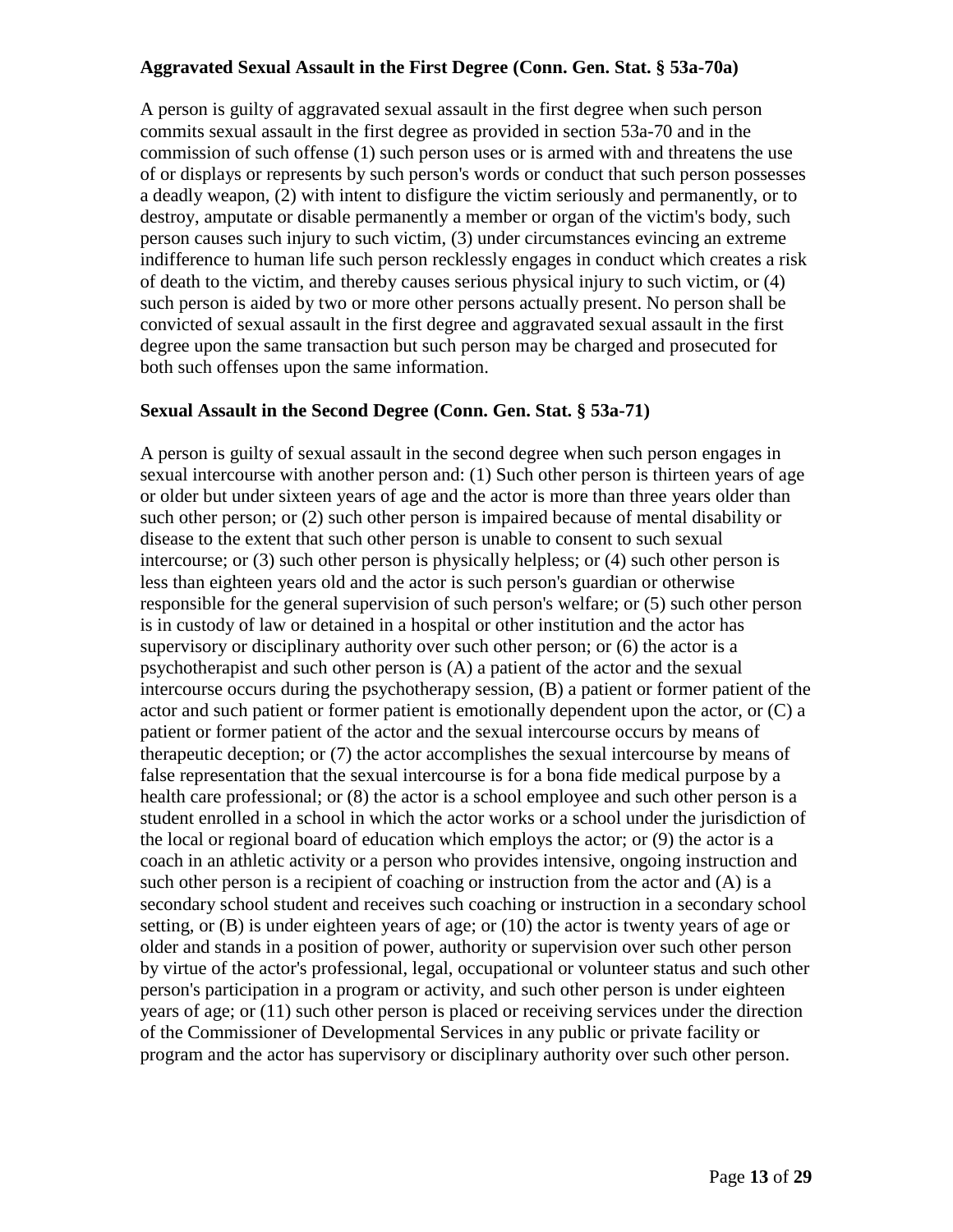# **Sexual Assault in the Third Degree (Conn. Gen. Stat. § 53a-72a)**

A person is guilty of sexual assault in the third degree when such person (1) compels another person to submit to sexual contact (A) by the use of force against such other person or a third person, or (B) by the threat of use of force against such other person or against a third person, which reasonably causes such other person to fear physical injury to himself or herself or a third person, or (2) subjects another person to sexual contact and such other person is mentally incapacitated or impaired because of mental disability or disease to the extent that such other person is unable to consent to such sexual contact, or (3) engages in sexual intercourse with another person whom the actor knows to be related to him or her within any of the degrees of kindred specified in section 46b-21.

# **Sexual Assault in the Third Degree with a Firearm (Conn. Gen. Stat. § 53a-72b)**

A person is guilty of sexual assault in the third degree with a firearm when such person commits sexual assault in the third degree as provided in section 53a-72a, and in the commission of such offense, such person uses or is armed with and threatens the use of or displays or represents by such person's words or conduct that such person possesses a pistol, revolver, machine gun, rifle, shotgun or other firearm. No person shall be convicted of sexual assault in the third degree and sexual assault in the third degree with a firearm upon the same transaction but such person may be charged and prosecuted for both such offenses upon the same information.

# **Sexual Assault in the Fourth Degree (Conn. Gen. Stat. § 53a-73a)**

A person is guilty of sexual assault in the fourth degree when: (1) Such person subjects another person to sexual contact who is (A) under thirteen years of age and the actor is more than two years older than such other person, or (B) thirteen years of age or older but under fifteen years of age and the actor is more than three years older than such other person, or (C) physically helpless, or (D) less than eighteen years old and the actor is such other person's guardian or otherwise responsible for the general supervision of such other person's welfare, or (E) in custody of law or detained in a hospital or other institution and the actor has supervisory or disciplinary authority over such other person; or (2) such person subjects another person to sexual contact without such other person's consent; or (3) such person engages in sexual contact with an animal or dead body; or (4) such person is a psychotherapist and subjects another person to sexual contact who is (A) a patient of the actor and the sexual contact occurs during the psychotherapy session, or (B) a patient or former patient of the actor and such patient or former patient is emotionally dependent upon the actor, or (C) a patient or former patient of the actor and the sexual contact occurs by means of therapeutic deception; or (5) such person subjects another person to sexual contact and accomplishes the sexual contact by means of false representation that the sexual contact is for a bona fide medical purpose by a health care professional; or (6) such person is a school employee and subjects another person to sexual contact who is a student enrolled in a school in which the actor works or a school under the jurisdiction of the local or regional board of education which employs the actor; or (7) such person is a coach in an athletic activity or a person who provides intensive, ongoing instruction and subjects another person to sexual contact who is a recipient of coaching or instruction from the actor and (A) is a secondary school student and receives such coaching or instruction in a secondary school setting, or (B) is under eighteen years of age; or (8) such person subjects another person to sexual contact and (A) the actor is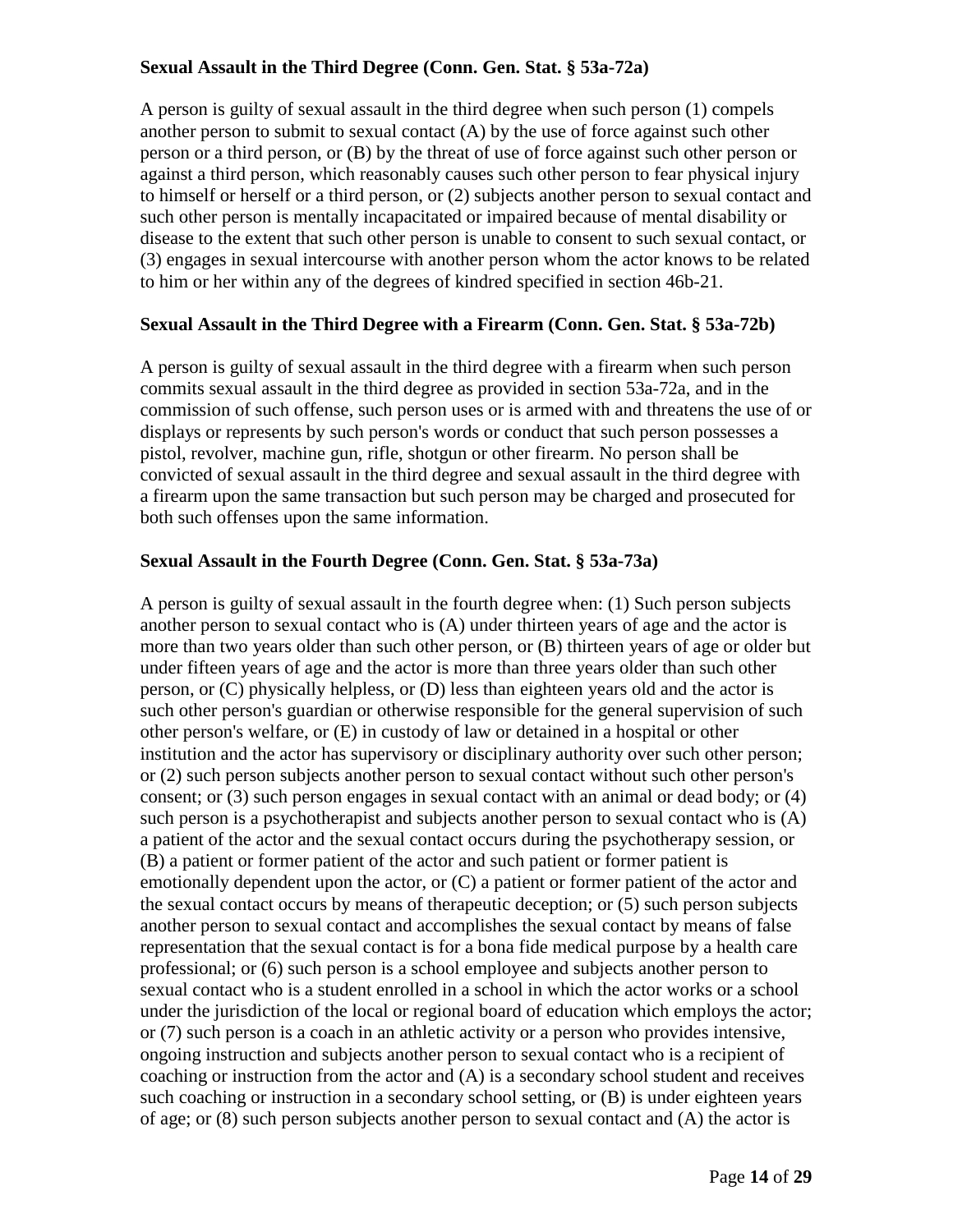twenty years of age or older and stands in a position of power, authority or supervision over such other person by virtue of the actor's professional, legal, occupational or volunteer status and such other person's participation in a program or activity, and (B) such other person is under eighteen years of age; or (9) such person subjects another person to sexual contact who is placed or receiving services under the direction of the Commissioner of Developmental Services in any public or private facility or program and the actor has supervisory or disciplinary authority over such other person.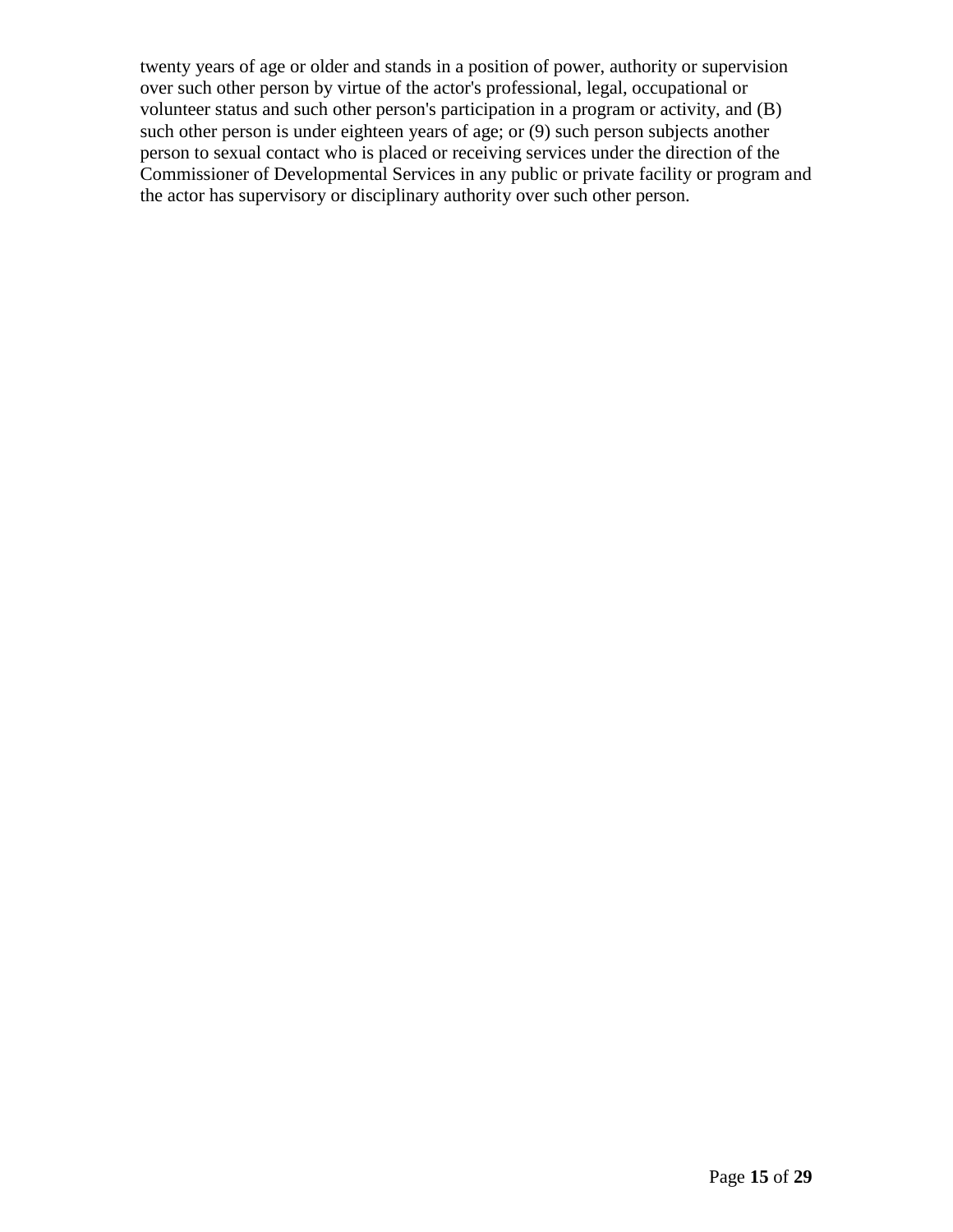# **APPENDIX B**

# **Operational Definitions of Child Abuse and Neglect**

The purpose of this policy is to provide consistency for staff in defining and identifying operational definitions, evidence of abuse and/or neglect and examples of adverse impact indicators.

The following operational definitions are working definitions and examples of child abuse and neglect as used by the Connecticut DCF.

For the purposes of these operational definitions,

- A person responsible for a child's health, welfare or care means:
	- o the child's parent, guardian, or foster parent; an employee of a public or private residential home, agency or institution or other person legally responsible under State law for the child's welfare in a residential setting; or any staff person providing out-of-home care, including center-based child day care, family day care, or group day care.
- A person given access to a child is a person who is permitted to have personal interaction with a child by the person responsible for the child's health, welfare or care or by a person entrusted with the care of a child.
- A person entrusted with the care of a child is a person who is given access to a child by a person responsible for the health, welfare or care of a child for the purpose of providing education, child care, counseling, spiritual guidance, coaching, training, instruction, tutoring or mentoring.
- **Note:** Only a "child" as defined in the policy above may be classified as a victim of child abuse and/or neglect; only a "person responsible," "person given access," or "person entrusted" as defined above may be classified as a perpetrator of child abuse and/or neglect.
	- o While only a child under eighteen may be a victim of child abuse or neglect, a report under mandatory reporting laws and this policy is required if an employee of the Board of Education in the ordinary course of such person's employment or profession has reasonable cause to suspect or believe that any person, regardless of age, who is being educated by the Technical Education and Career System or a local or regional board of education, other than as part of an adult education program, is a victim of sexual assault, as set forth in this policy, and the perpetrator is a school employee.

# **Physical Abuse**

### **A child may be found to have been physically abused who:**

has been inflicted with physical injury or injuries other than by accidental means,

is in a condition which is the result of maltreatment such as, but not limited to, malnutrition, sexual molestation, deprivation of necessities, emotional maltreatment or cruel punishment, and/or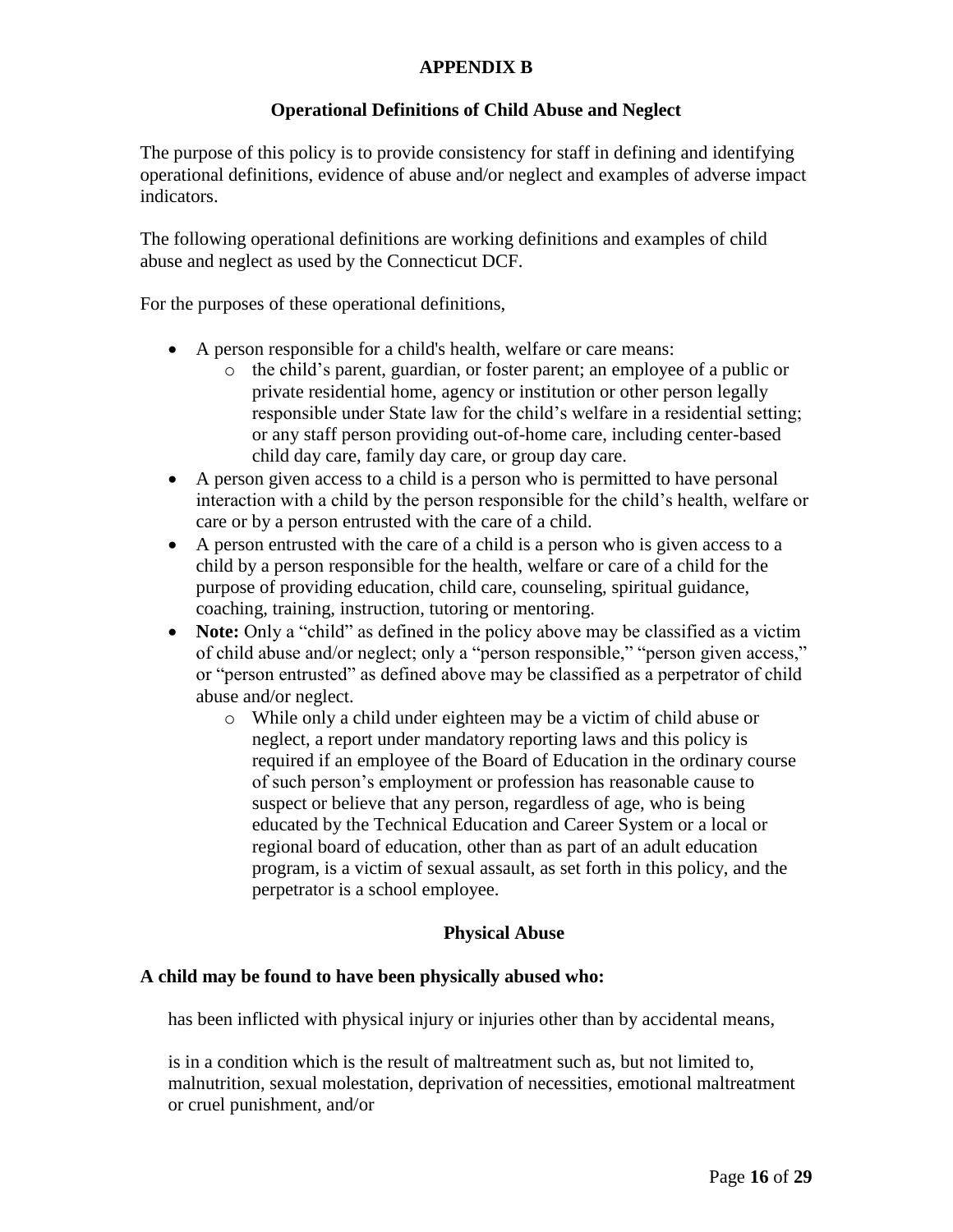has injuries at variance with the history given of them.

# **Evidence of physical abuse includes, but is not limited to the following:**

excessive physical punishment;

bruises, scratches, lacerations;

burns, and/or scalds;

reddening or blistering of the tissue through application of heat by fire, chemical substances, cigarettes, matches, electricity, scalding water, friction, etc.;

injuries to bone, muscle, cartilage, ligaments: fractures, dislocations, sprains, strains, displacements, hematomas, etc.;

head injuries;

internal injuries;

death;

misuse of medical treatments or therapies;

malnutrition related to acts of commission or omission by an established caregiver resulting in a child's malnourished state that can be supported by professional medical opinion;

deprivation of necessities acts of commission or omission by an established caregiver resulting in physical harm to child; and/or

cruel punishment.

### **Sexual Abuse/Exploitation Sexual Abuse/Exploitation**

**Sexual Abuse/Exploitation** is any incident involving a child's non-accidental exposure to sexual behavior.

### **Evidence of sexual abuse includes, but is not limited to the following:**

rape;

penetration: digital, penile, or foreign objects;

oral / genital contact;

indecent exposure for the purpose of sexual gratification of the offender, or for purposes of shaming, humiliating, shocking or exerting control over the victim;

incest;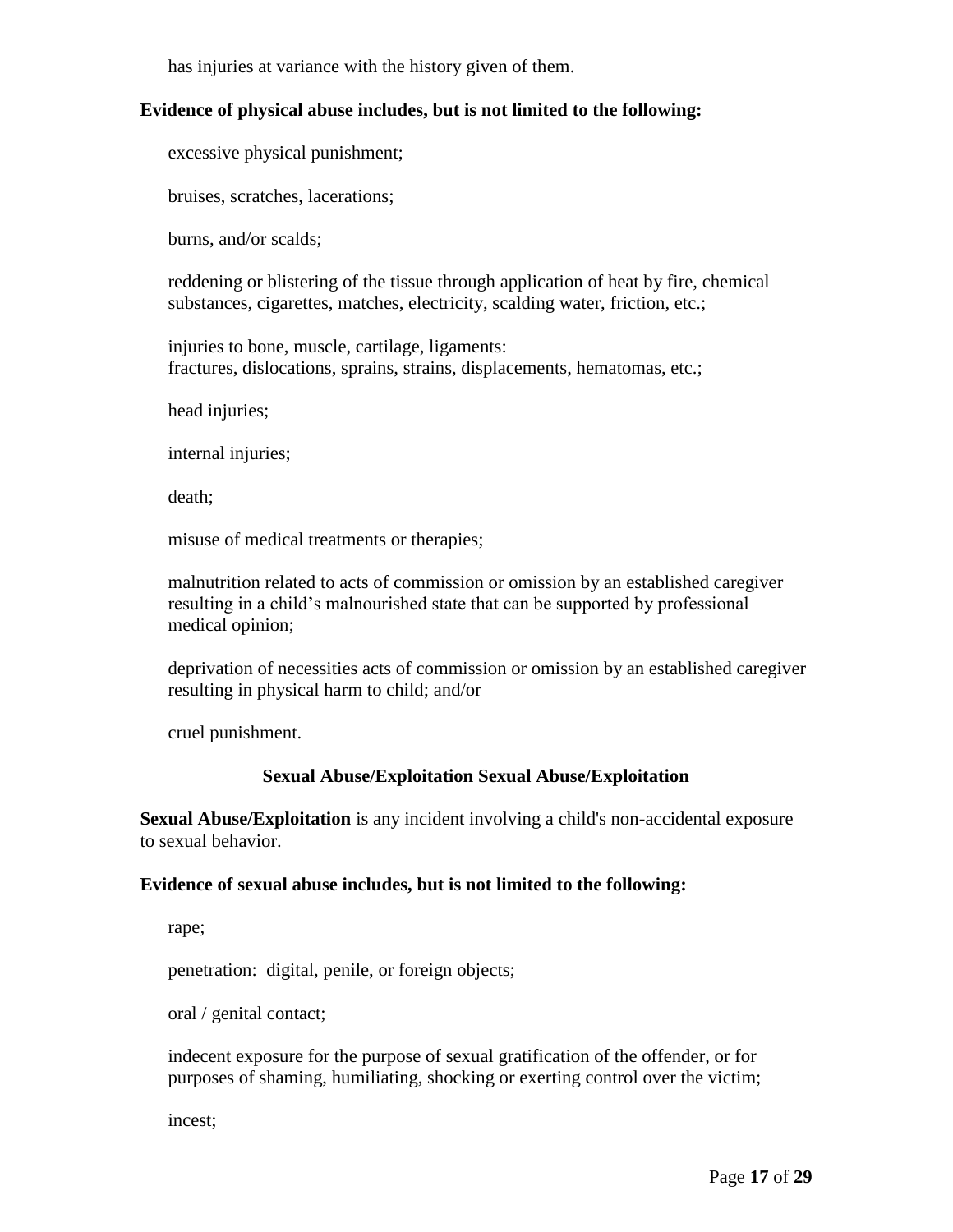fondling, including kissing, for the purpose of sexual gratification of the offender, or for purposes of shaming, humiliating, shocking or exerting control over the victim;

sexual exploitation, including possession, manufacture, or distribution of child pornography, online enticement of a child for sexual acts, child prostitution, child-sex tourism, unsolicited obscene material sent to a child, or misleading domain name likely to attract a child to an inappropriate website;

coercing or forcing a child to participate in, or be negligently exposed to, pornography and/or sexual behavior;

disease or condition that arises from sexual transmission; and/or

other verbal, written or physical behavior not overtly sexual but likely designed to "groom" a child for future sexual abuse.

Legal References: Federal Law 18 U.S.C. 2251 Sexual Exploitation of Children.

### **Emotional Maltreatment-Abuse**

### **Emotional Maltreatment-Abuse** is an:

 $act(s)$ , statement(s), or threat(s), which

has had, or is likely to have an adverse impact on the child; and/or

interferes with a child's positive emotional development.

### **Evidence of emotional maltreatment-abuse includes, but is not limited to, the following:**

rejecting;

degrading;

isolating and/or victimizing a child by means of cruel, unusual, or excessive methods of discipline; and/or

exposing the child to brutal or intimidating acts or statements.

### **Indicators of Adverse Impact of emotional maltreatment-abuse may include, but are not limited to, the following:**

depression;

withdrawal;

low self-esteem;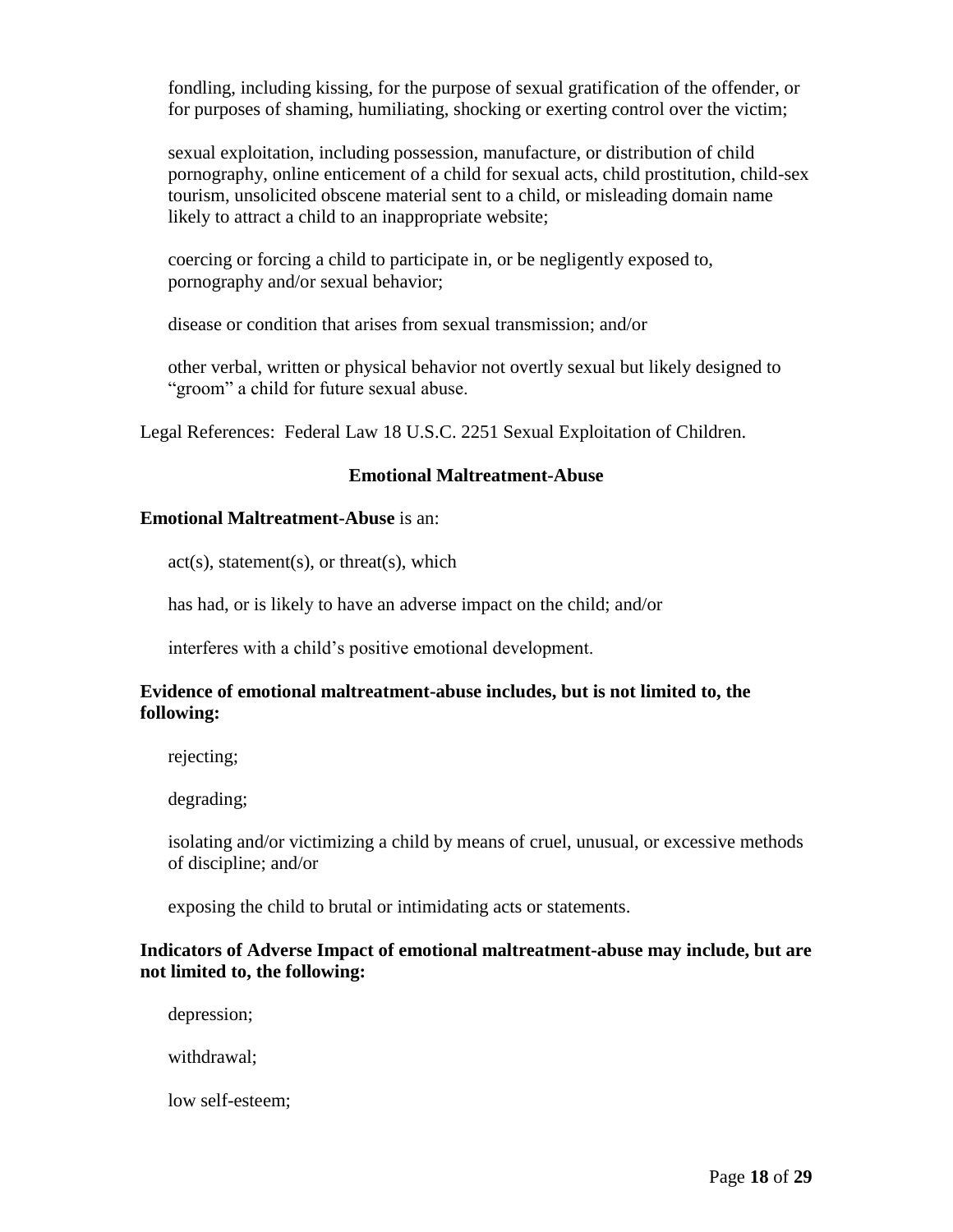anxiety;

fear;

aggression/ passivity;

emotional instability;

sleep disturbances;

somatic complaints with no medical basis;

inappropriate behavior for age or development;

suicidal ideations or attempts;

extreme dependence;

academic regression; and/or trust issues.

### **Physical Neglect**

### **A child may be found neglected who:**

has been abandoned;

is being denied proper care and attention physically, educationally, emotionally, or morally;

is being permitted to live under conditions, circumstances or associations injurious

to his well-being; and/or

has been abused.

#### **Evidence of physical neglect includes, but is not limited to:**

inadequate food;

malnutrition;

inadequate clothing;

inadequate housing or shelter;

erratic, deviant, or impaired behavior by the person responsible for the child's health, welfare or care; by a person given access to the child; or by a person entrusted with the child's care which adversely impacts the child;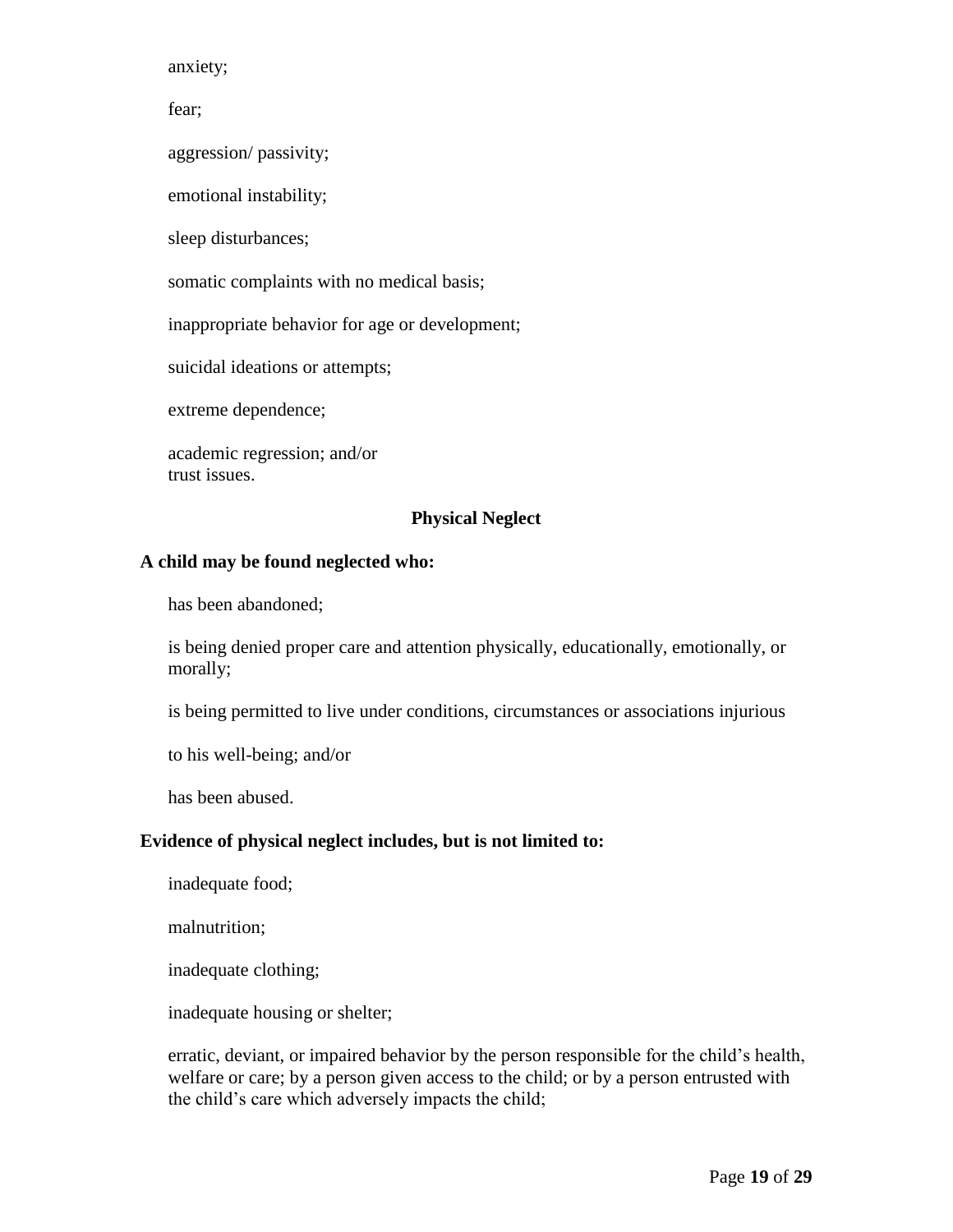permitting the child to live under conditions, circumstances or associations injurious to his well-being including, but not limited to, the following:

substance abuse by caregiver, which adversely impacts the child physically;

substance abuse by the mother of a newborn child and the newborn has a positive urine or meconium toxicology for drugs;

psychiatric problem of the caregiver which adversely impacts the child physically;

exposure to family violence which adversely impacts the child physically; exposure to violent events, situations, or persons that would be reasonably judged to compromise a child's physical safety; non-accidental, negligent exposure to drug trafficking and/or individuals engaged in the active abuse of illegal substances; voluntarily and knowingly entrusting the care of a child to individuals who may be disqualified to provide safe care, *e.g.,* persons who are subject to active protective or restraining orders; persons with past history of violent/drug/sex crimes; persons appearing on the Central Registry; non-accidental or negligent exposure to pornography or sexual acts; inability to consistently provide the minimum of child-caring tasks; inability to provide or maintain a safe living environment;

action/inaction resulting in death;

abandonment;

action/inaction resulting in the child's failure to thrive;

transience;

inadequate supervision:

creating or allowing a circumstance in which a child is alone for an excessive period of time given the child's age and cognitive abilities;

holding the child responsible for the care of siblings or others beyond the child's ability; and/or

failure to provide reasonable and proper supervision of a child given the child's age and cognitive abilities.

# **Note:**

- Inadequate food, clothing, or shelter or transience finding must be related to caregiver acts of omission or commission and not simply a function of poverty alone.
- Whether or not the adverse impact has to be demonstrated is a function of the child's age, cognitive abilities, verbal ability and developmental level.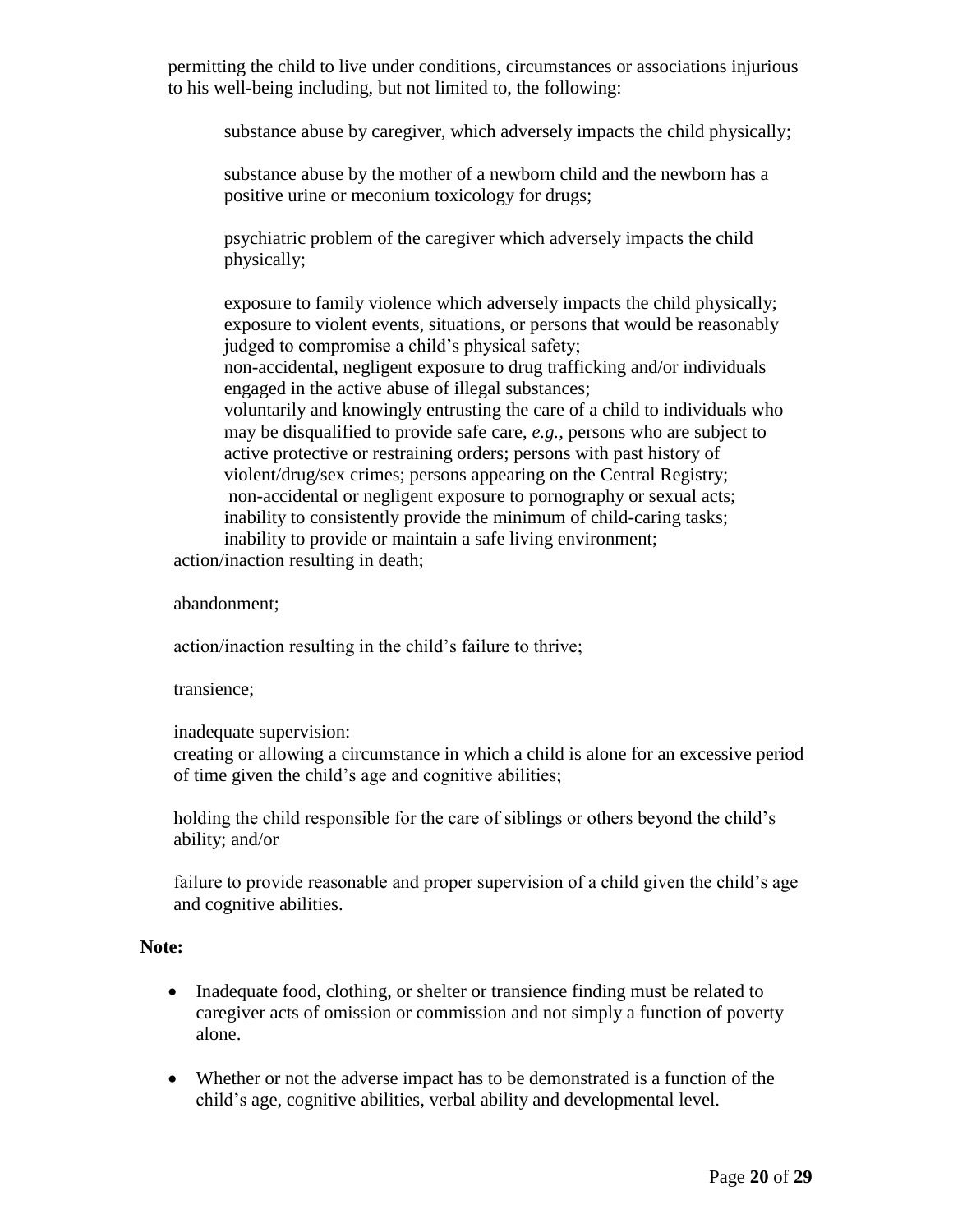Adverse impact may not be required if the action/inaction is a single incident that demonstrates a serious disregard for the child's welfare.

# **Medical Neglect**

**Medical Neglect** is the unreasonable delay, refusal or failure on the part of the person responsible for the child's health, welfare or care or the person entrusted with the child's care to seek, obtain, and/or maintain those services for necessary medical, dental or mental health care when such person knows, or should reasonably be expected to know, that such actions may have an adverse impact on the child.

### **Evidence of medical neglect includes, but is not limited to:**

frequently missed appointments, therapies or other necessary medical and/or mental health treatments;

withholding or failing to obtain or maintain medically necessary treatment from a child with life-threatening, acute or chronic medical or mental health conditions; and/or

withholding medically indicated treatment from disabled infants with life-threatening conditions.

**Note:** Failure to provide the child with immunizations or routine well-child care in and of itself does not constitute medical neglect.

# **Educational Neglect**

Except as noted below, **Educational Neglect** occurs when a school-aged child has excessive absences from school through the intent or neglect of the parent or caregiver.

**Definition of School-Aged Child:** Except as noted below, a school-aged child is a child five years of age and older and under 18 years of age who is not a high school graduate. **Note:** Excessive absenteeism and school avoidance may be presenting symptoms of a failure to meet the physical, emotional or medical needs of a child. Careline staff shall consider these potential additional allegations at the time of referral.

### **Criteria:**

- **For children school-aged to age 12, excessive absenteeism** may be indicative of the parent's or caregiver's failure to meet the educational needs of a student.
- **For children older than age 12, excessive absenteeism**, coupled with a failure by the parent or caregiver to engage in efforts to improve the child's attendance, may be indicative of educational neglect.
	- o For children older than age 12, excessive absenteeism through the child's own intent, despite the parent's or caregiver's efforts, is not educational neglect. Rather, this is truancy, which is handled through the school district.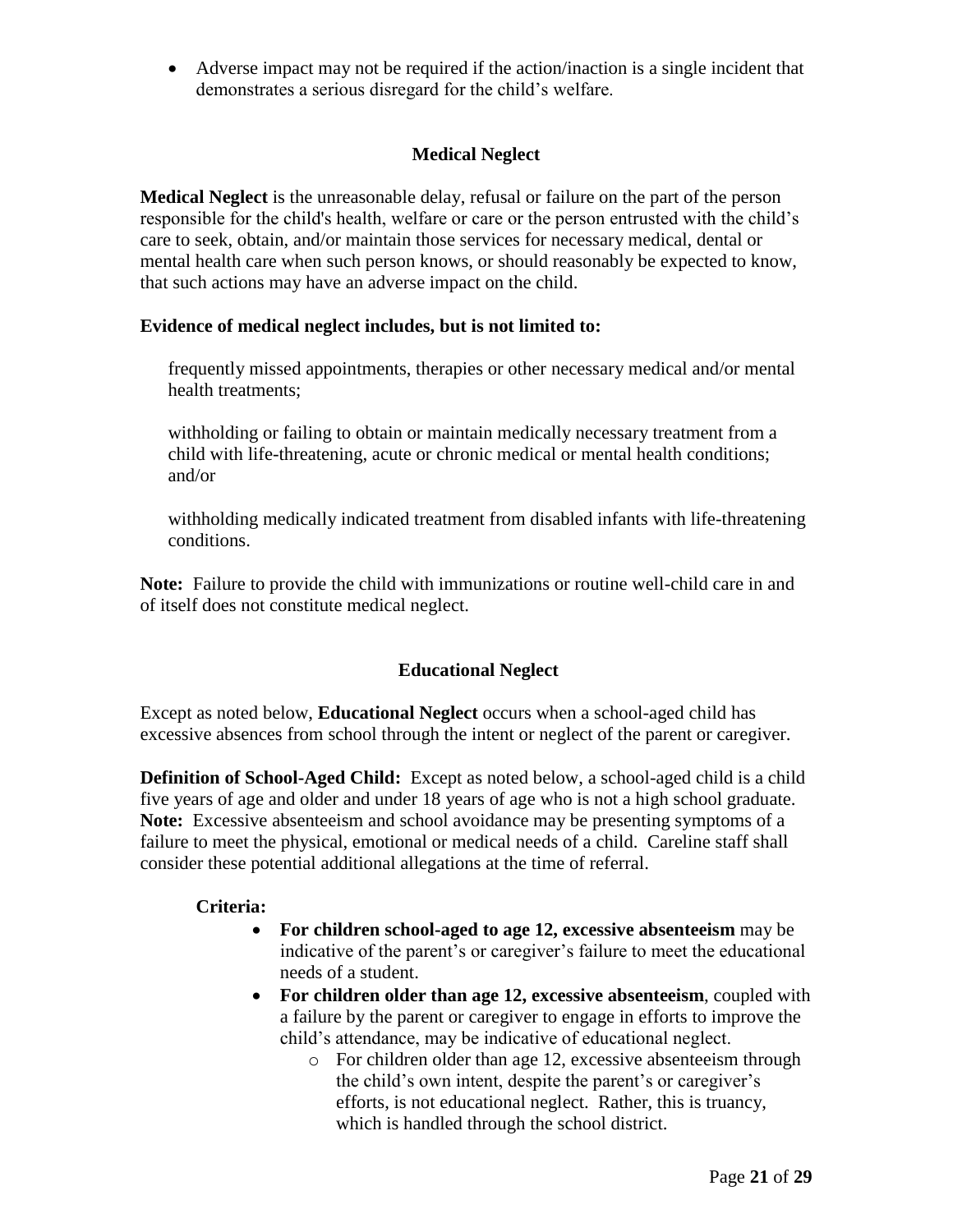**Child's Characteristics.** In determining the criteria for excessive absenteeism, the following characteristics of the child shall be considered by the social worker:

- $\bullet$  Age;
- Health:
- Level of functioning;
- Academic standing; and
- Dependency on parent or caregiver

**Parent or Caregiver's Characteristics.** In determining the criteria for excessive absenteeism, the following characteristics of the parent or caregiver shall be considered by the social worker:

- Rationale provided for the absences;
- Efforts to communicate and engage with the educational provider; and
- Failure to enroll a school-aged child in appropriate educational programming (including homeschooling)

### **Exceptions (in accordance with Conn. Gen. Stat. § 10-184):**

- 1. A parent or person having control of a child may exercise the option of not sending the child to school at age five (5) or age six (6) years by personally appearing at the school district office and signing an option form. In these cases, educational neglect occurs if the parent or person having control of the child has registered the child at age five (5) or age (6) years and then does not allow the child to attend school or receive home instruction.
- 2. A parent or person having control of a child seventeen (17) years of age may consent to such child's withdrawal from school. Such parent or person shall personally appear at the school district office and sign a withdrawal form.

**Note**: Failure to sign a registration option form for such child is not in and of itself educational neglect.

# **Emotional Neglect**

**Emotional Neglect** is the denial of proper care and attention, or failure to respond, to a child's affective needs by the person responsible for the child's health, welfare or care; by the person given access to the child; or by the person entrusted with the child's care which has an adverse impact on the child or seriously interferes with a child's positive emotional development.

**Note**: Whether or not the adverse impact has to be demonstrated is a function of the child's age, cognitive abilities, verbal ability and developmental level. Adverse impact is not required if the action/inaction is a single incident which demonstrates a serious disregard for the child's welfare.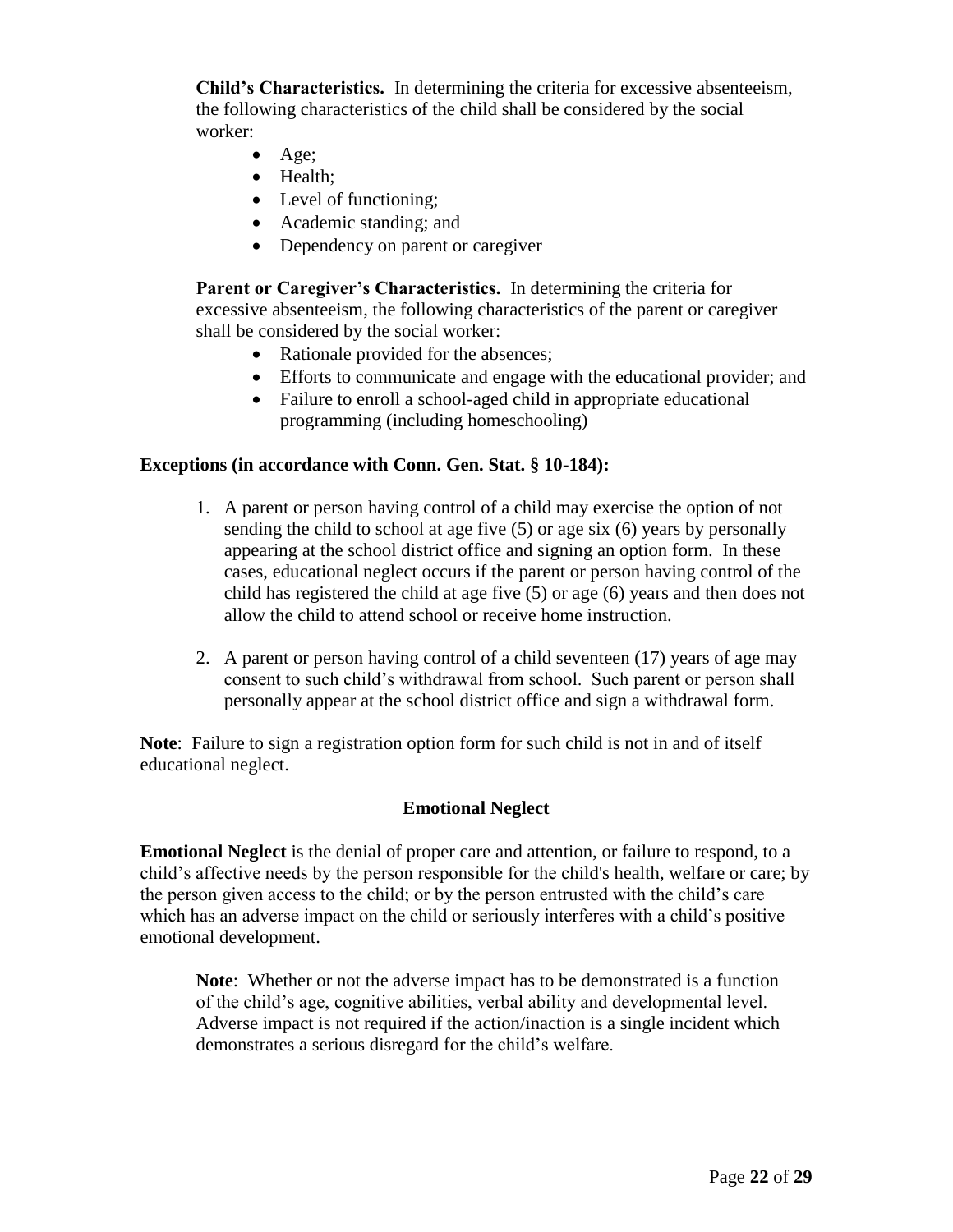**Note**: The adverse impact may result from a single event and/or from a consistent pattern of behavior and may be currently observed or predicted as supported by evidence-based practice.

### **Evidence of emotional neglect includes, but is not limited to, the following:**

inappropriate expectations of the child given the child's developmental level;

failure to provide the child with appropriate support, attention and affection;

permitting the child to live under conditions, circumstances or associations;

injurious to his well-being including, but not limited to, the following:

substance abuse by caregiver, which adversely impacts the child emotionally;

psychiatric problem of the caregiver, which adversely impacts the child emotionally; and/or

exposure to family violence which adversely impacts the child emotionally.

#### **Indicators may include, but are not limited to, the following:**

depression;

withdrawal;

low self-esteem;

anxiety;

fear;

aggression/ passivity;

emotional instability;

sleep disturbances;

somatic complaints with no medical basis;

inappropriate behavior for age or development;

suicidal ideations or attempts;

extreme dependence;

academic regression; and/or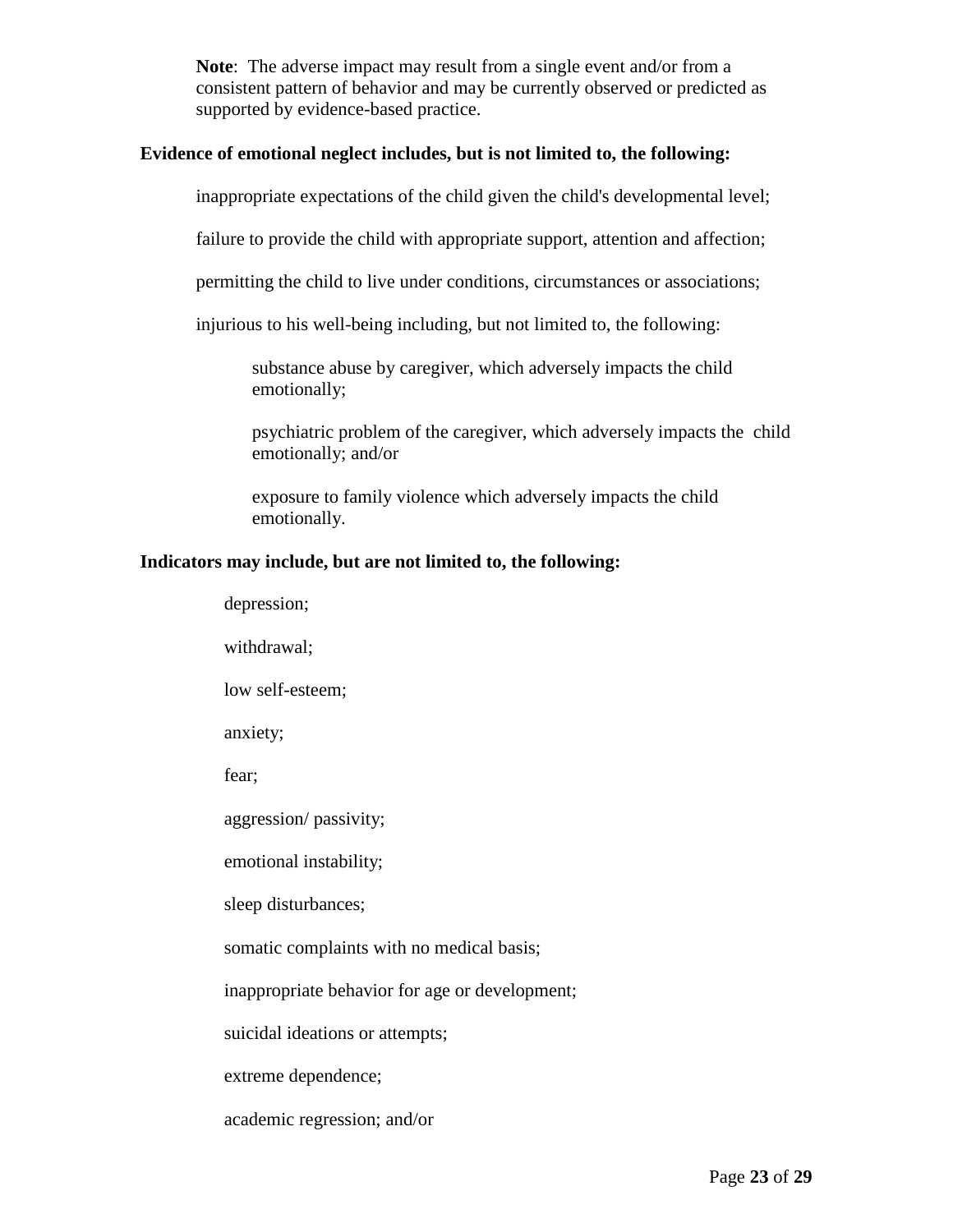trust issues.

# **Moral Neglect**

**Moral Neglect:** Exposing, allowing, or encouraging the child to engage in illegal or reprehensible activities by the person responsible for the child's health, welfare or care or person given access or person entrusted with the child's care.

# **Evidence of Moral Neglect includes but is not limited to:**

stealing;

using drugs and/or alcohol; and/or

involving a child in the commission of a crime, directly or by caregiver indifference.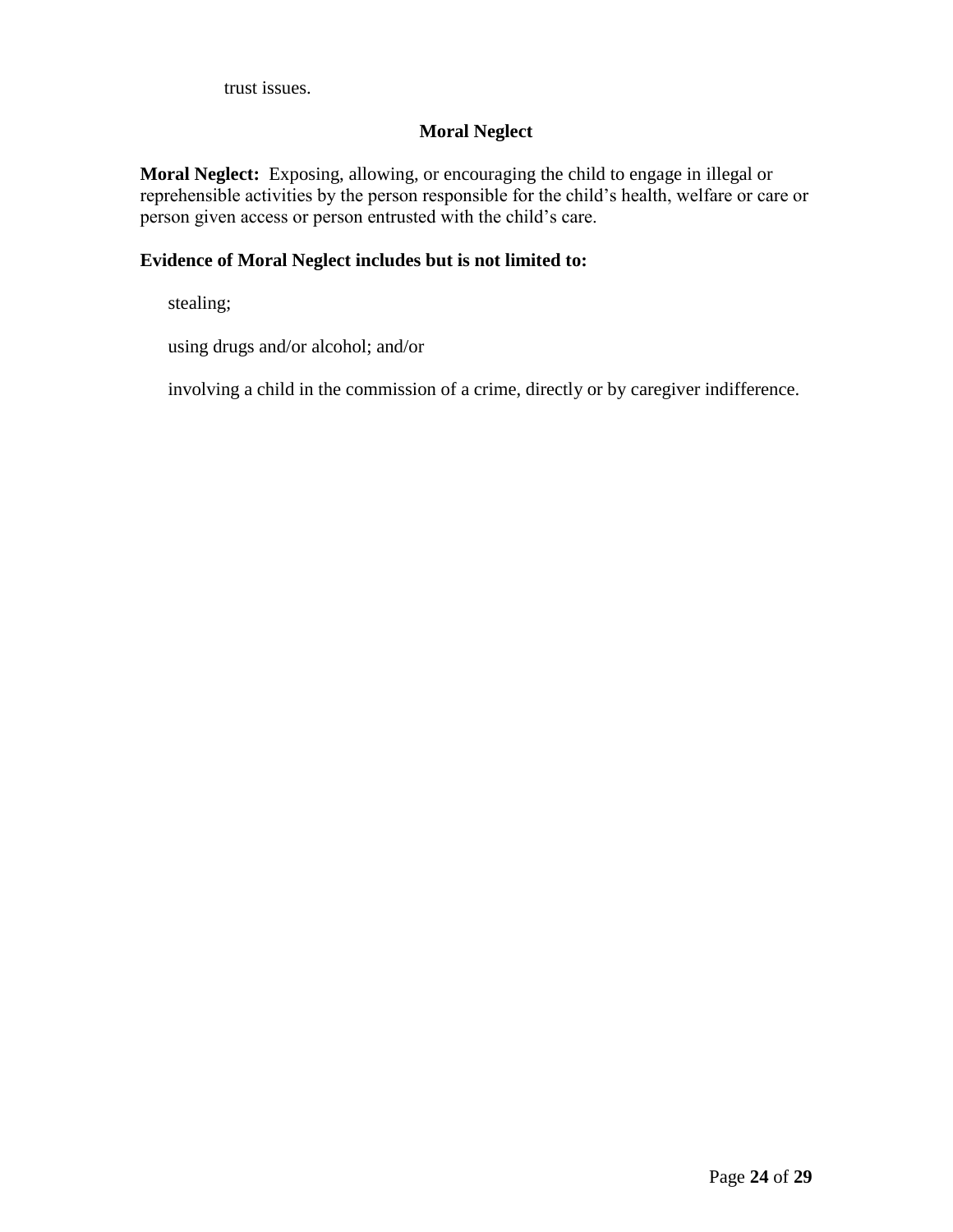# **Appendix C**

# **INDICATORS OF CHILD ABUSE AND NEGLECT**

# **Indicators of Physical Abuse**

# **HISTORICAL**

Delay in seeking appropriate care after injury

No witnesses

Inconsistent or changing descriptions of accident by child and/or parent

Child's developmental level inconsistent with history

History of prior "accidents"

Absence of parental concern

Child is handicapped (physically, mentally, developmentally) or otherwise perceived as "different" by parent

Unexplained school absenteeism

History of precipitating crisis

# **PHYSICAL**

Soft tissue injuries on face, lips, mouth, back, buttocks, thighs or large areas of the torso

Clusters of skin lesions; regular patterns consistent with an implement

Shape of lesions inconsistent with accidental bruise

Bruises/welts in various stages of healing

Burn pattern consistent with an implement on soles, palms, back, buttocks and genitalia; symmetrical and/or sharply demarcated edges

Fractures/dislocations inconsistent with history

Laceration of mouth, lips, gums or eyes

Bald patches on scalp

Abdominal swelling or vomiting

Adult-size human bite mark(s)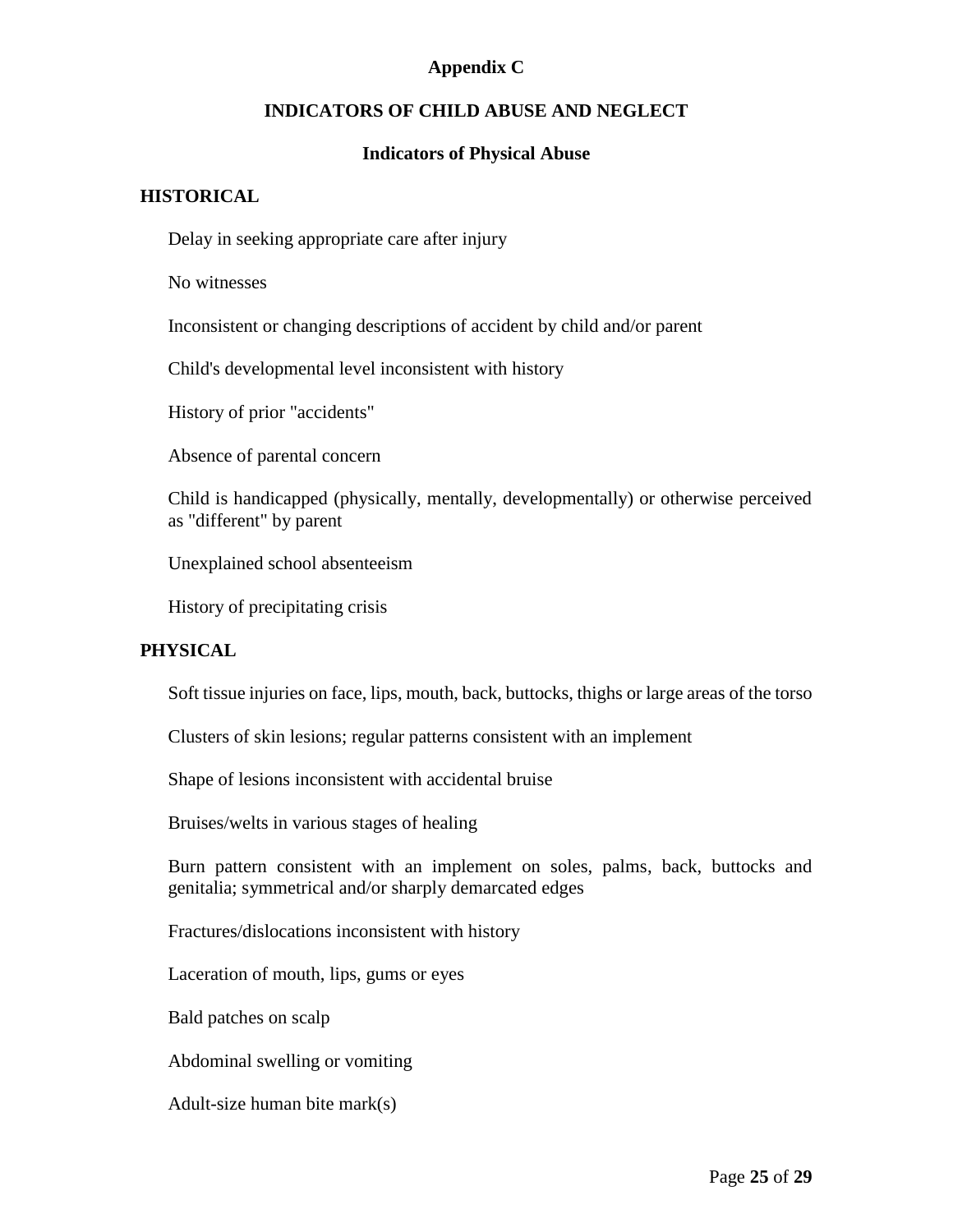Fading cutaneous lesions noted after weekends or absences

Rope marks

# **BEHAVIORAL**

Wary of physical contact with adults

Affection inappropriate for age

Extremes in behavior, aggressiveness/withdrawal

Expresses fear of parents

Reports injury by parent

Reluctance to go home

Feels responsible (punishment "deserved")

Poor self-esteem

Clothing covers arms and legs even in hot weather

### **Indicators of Sexual Abuse**

# **HISTORICAL**

Vague somatic complaint

Excessive school absences

Inadequate supervision at home

History of urinary tract infection or vaginitis

Complaint of pain; genital, anal or lower back/abdominal

Complaint of genital itching

Any disclosure of sexual activity, even if contradictory

# **PHYSICAL**

Discomfort in walking, sitting

Evidence of trauma or lesions in and around mouth

Vaginal discharge/vaginitis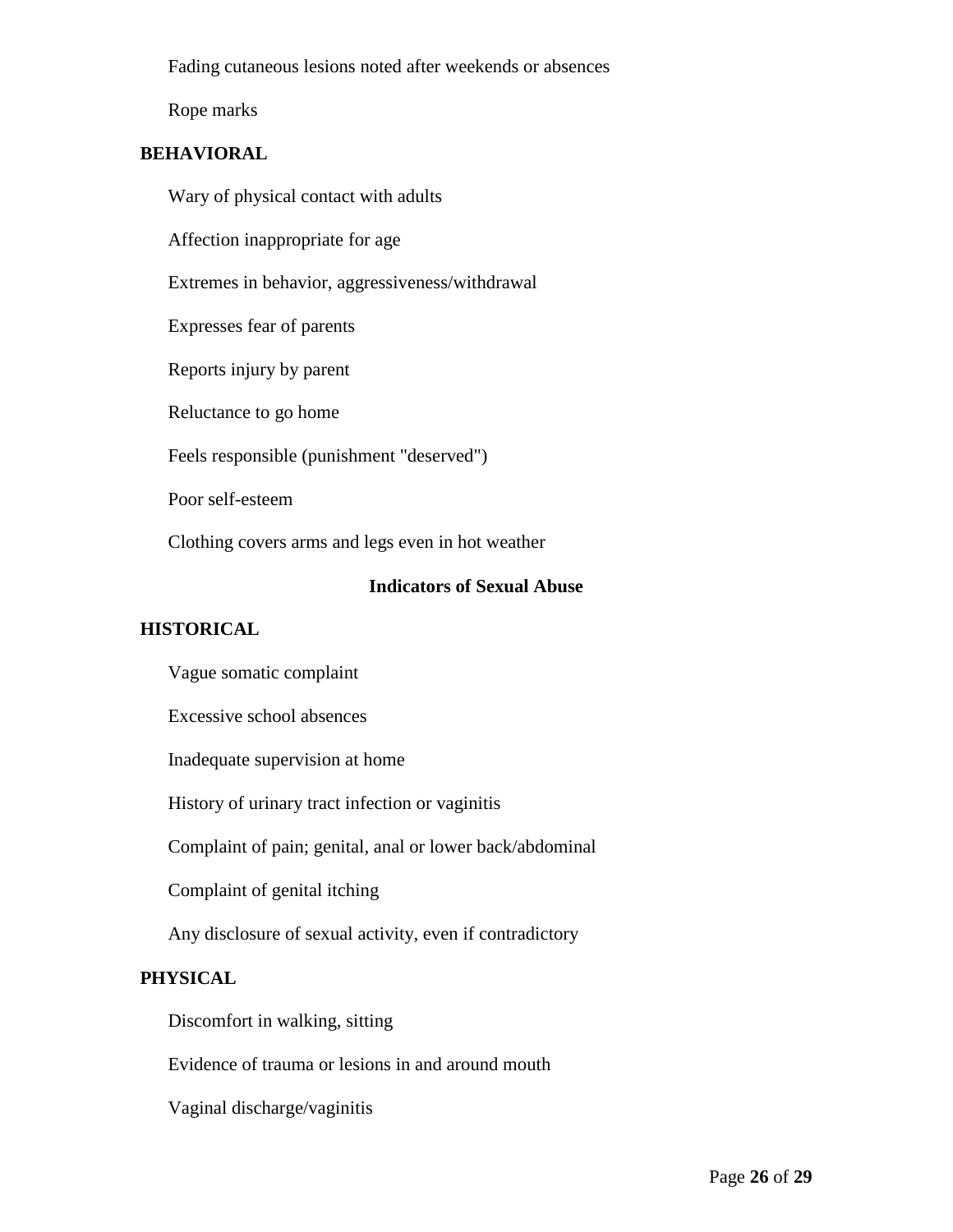Vaginal or rectal bleeding

Bruises, swelling or lacerations around genitalia, inner thighs

Dysuria

Vulvitis

Any other signs or symptoms of sexually transmitted disease

Pregnancy

### **BEHAVIORAL**

Low self-esteem

Change in eating pattern

Unusual new fears

Regressive behaviors

Personality changes (hostile/aggressive or extreme compliance)

Depression

Decline in school achievement

Social withdrawal or poor peer relationships

Indicates sophisticated or unusual sexual knowledge for age

Seductive behavior, promiscuity or prostitution

Substance abuse

Suicide ideation or attempt

Runaway

### **Indicators of Emotional Abuse**

### **HISTORICAL**

Parent ignores/isolates/belittles/rejects/scapegoats child

Parent's expectations inappropriate to child's development

Prior episode(s) of physical abuse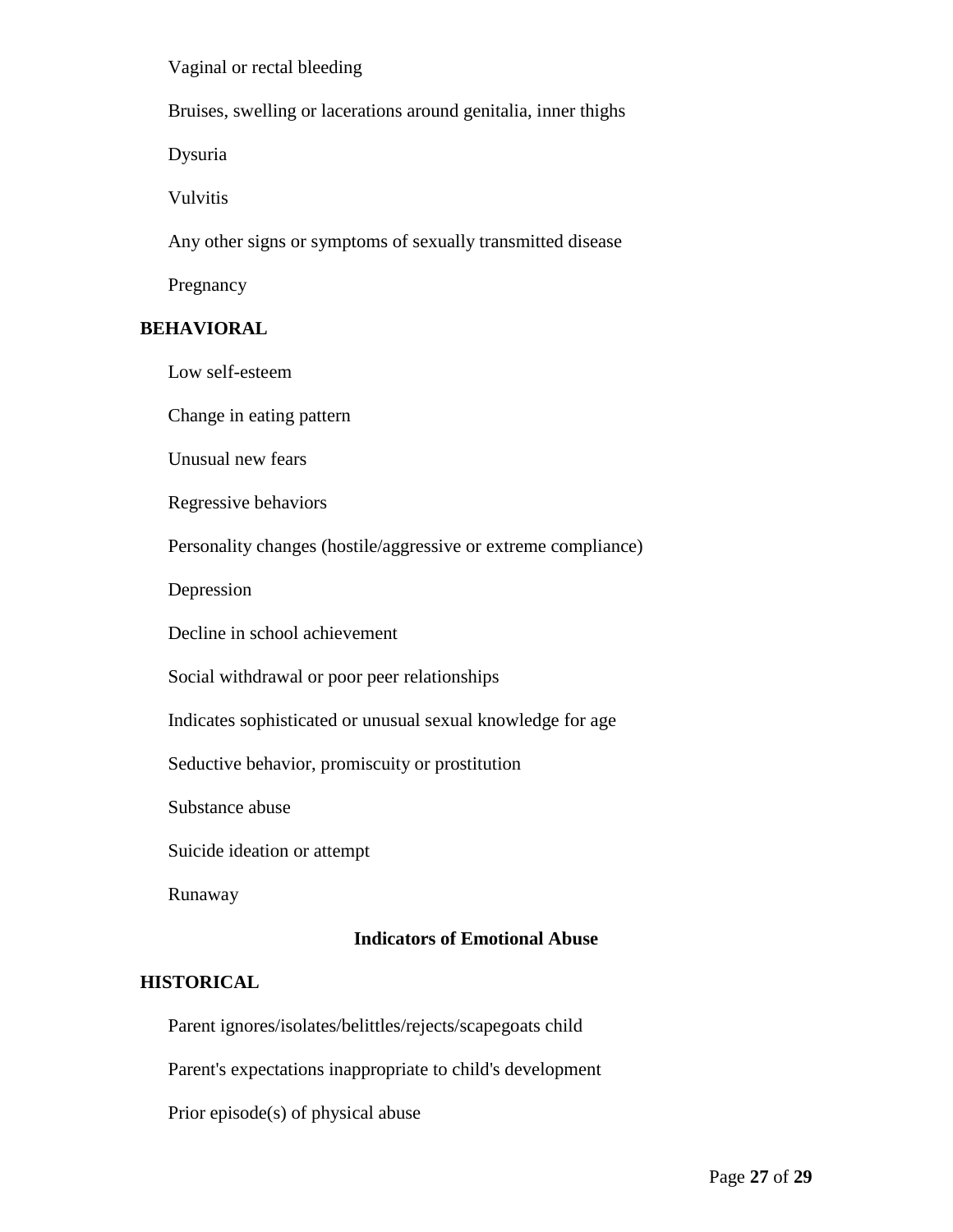Parent perceives child as "different"

### **PHYSICAL**

(Frequently none)

Failure to thrive

Speech disorder

Lag in physical development

Signs/symptoms of physical abuse

### **BEHAVIORAL**

Poor self-esteem

Regressive behavior (sucking, rocking, enuresis)

Sleep disorders

Adult behaviors (parenting sibling)

Antisocial behavior

Emotional or cognitive developmental delay

Extremes in behavior - overly aggressive/compliant

Depression

Suicide ideation/attempt

### **Indicators of Physical Neglect**

# **HISTORICAL**

High rate of school absenteeism

Frequent visits to school nurse with nonspecific complaints

Inadequate supervision, especially for long periods and for dangerous activities

Child frequently unattended; locked out of house

Parental inattention to recommended medical care